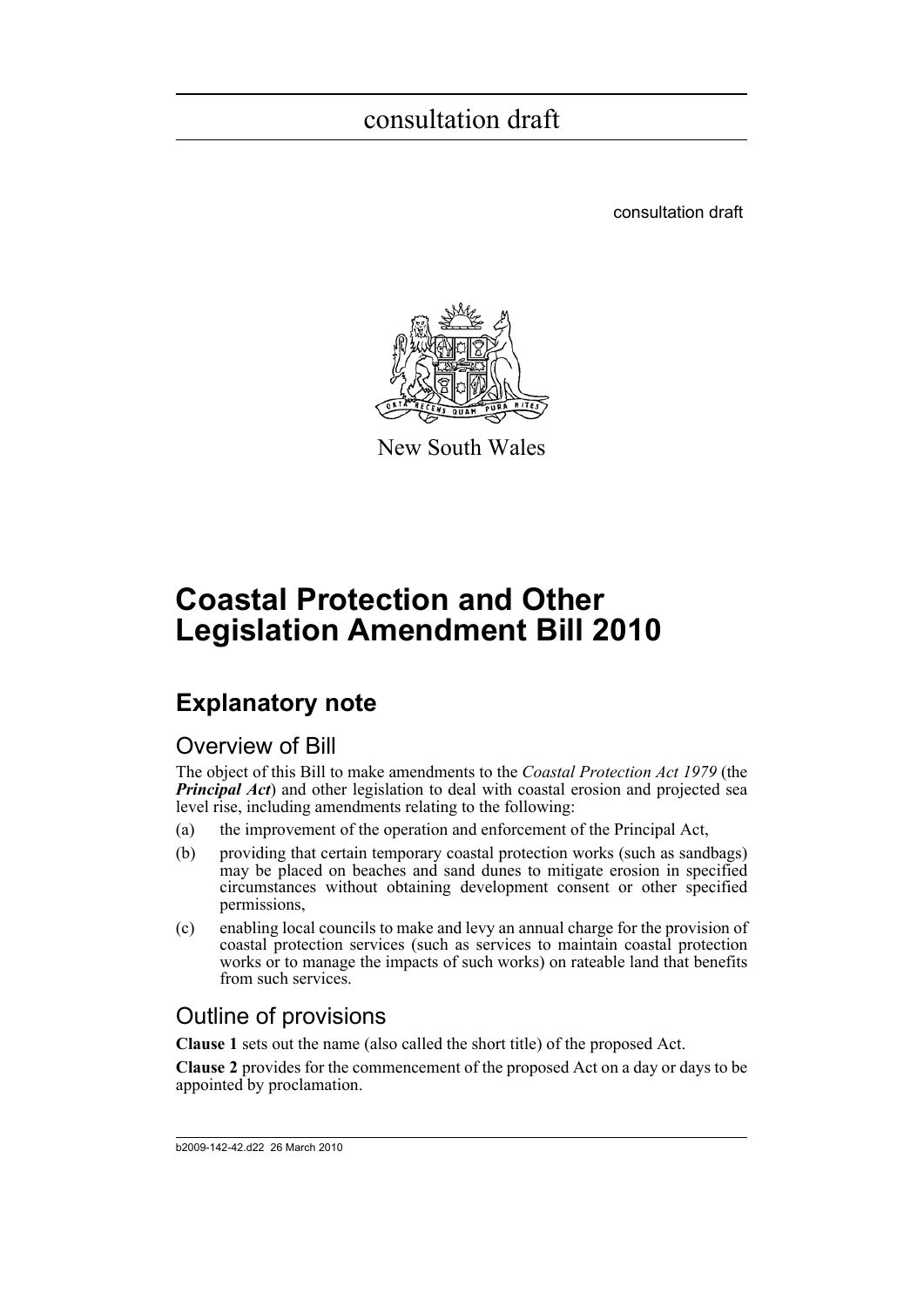Coastal Protection and Other Legislation Amendment Bill 2010

Explanatory note

### **Schedule 1 Amendment of Coastal Protection Act 1979 No 13**

**Schedule 1 [1]** amends section 3 of the Principal Act to provide that it is an object of that Act to encourage and promote plans and strategies for adaptation in response to coastal climate change impacts, including projected sea level rise.

**Schedule 1 [2]** amends section 4 of the Principal Act to insert certain definitions for the purposes of that Act, including a revised definition of *beach* and a definition of *public land*.

**Schedule 1 [3]** makes a law revision amendment to take account of a change in a departmental name.

**Schedule 1 [4]** inserts proposed section 4C into the Principal Act to provide which designated authorities may exercise certain powers in relation to land under the Principal Act (see proposed Part 4D in **Schedule 1 [23]**).

**Schedule 1 [5]** inserts proposed Part 2 (proposed sections 6–12) into the Principal Act to deal with matters relating to the administration of that Act. More specifically, the proposed Part:

- (a) provides for the identification of Coastal Authorities (being the Minister administering the Principal Act (the *Minister*), the Minister administering the *Crown Lands Act 1989* and certain roads authorities, coastal local councils and other public authorities with land or responsibilities relating to coastal areas) who may exercise certain powers under the Principal Act (proposed section 6), and
- (b) provides for the appointment and functions of authorised officers by Coastal Authorities to enforce the Principal Act (proposed section 7), and
- (c) deals with identification cards for authorised officers and the delegation of functions by Coastal Authorities (proposed sections 8 and 9), and
- (d) provides that the investigative functions contained in Chapter 7 of the *Protection of the Environment Operations Act 1997* are conferred on authorised officers for the purposes of exercising functions under the Principal Act (proposed section 10), and
- (e) creates certain offences relating to obstructing or intimidating authorised officers and others exercising functions under the Principal Act or impersonating authorised officers (proposed sections 11 and 12).

Sections 38 and 39 of the Principal Act require that the Minister give concurrence to certain development or the granting of certain rights or consent in relation to such development in the coastal zone. **Schedule 1 [6] and [7]** amend sections 38 and 39 of the Principal Act to remove the requirement that certain public authorities obtain the Minister's concurrence twice in relation to the same development in the coastal zone. The amendments also provide that public authorities need not obtain such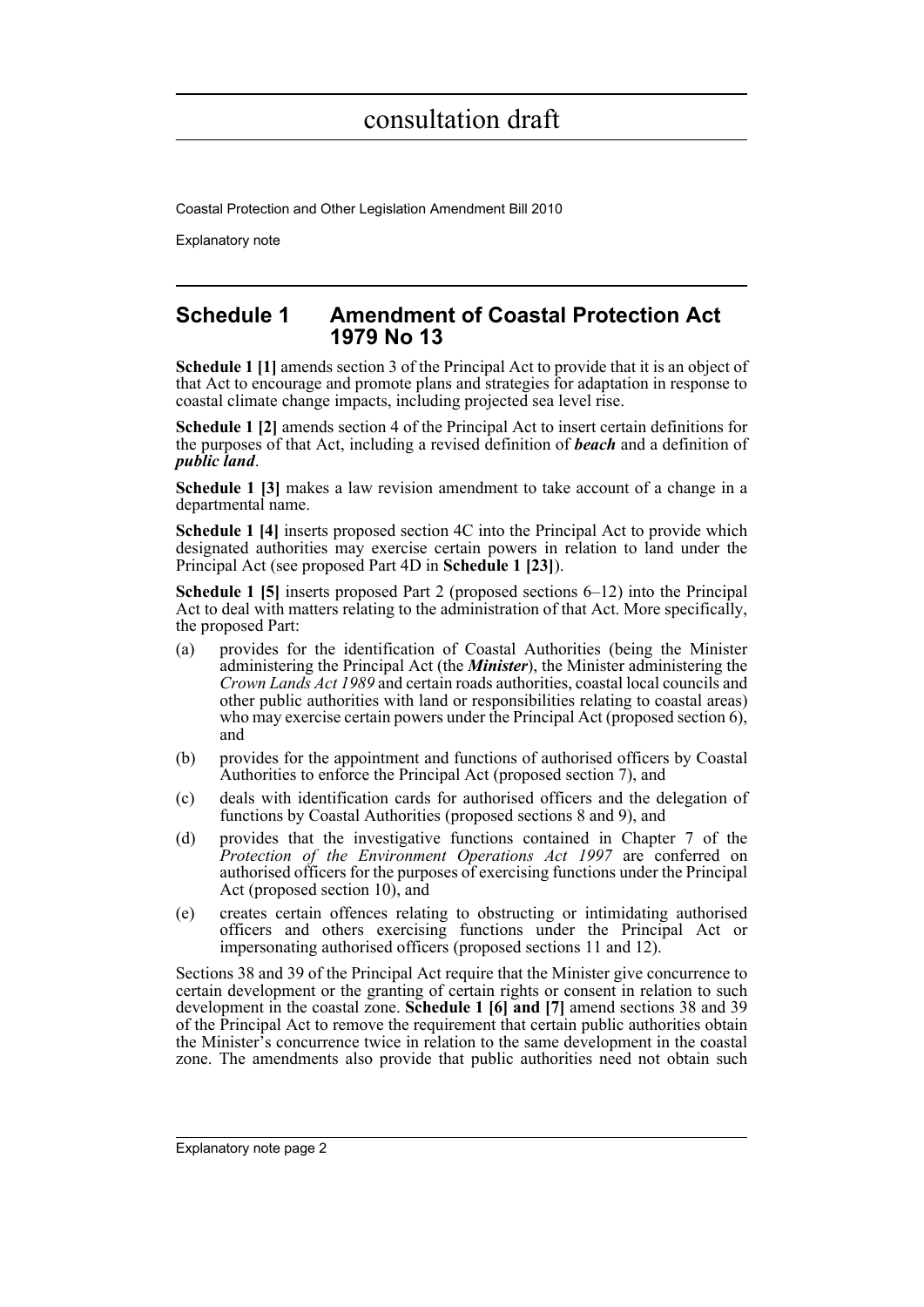Coastal Protection and Other Legislation Amendment Bill 2010

Explanatory note

concurrence in relation to the carrying out of development for the placement or maintenance of temporary coastal protection works.

**Schedule 1 [8]** omits certain sections as a consequence of the enactment of proposed Part 2 (see above).

**Schedule 1 [9]** makes an amendment to provide that section 55 of the Principal Act (which relates to the carrying out of works under the *Public Works Act 1912*) does not authorise the Minister or the Governor to direct a specified person to carry out specified work.

**Schedule 1 [10]** makes a consequential amendment.

**Schedule 1 [11]–[21]** make amendments relating the making and enforcement of coastal zone management plans. More specifically, the amendments deal with directions to councils to make such plans, the matters to be included and not to be included in such plans, the guidelines relating to the preparation of such plans, providing that such plans are to be certified rather than approved by the Minister, providing that councils take such plans into consideration when making a decision relating to an activity dealt with in a plan and providing that the provisions relating to the enforcement of such plans do not apply to the carrying out of work that is development to which consent has been granted, exempt development or development that does not need consent under the *Environmental Planning and Assessment Act 1979* or an approved project within the meaning of Part 3A of that Act.

**Schedule 1 [22]** is a consequential repeal.

**Schedule 1 [23]** inserts proposed Parts 4C and 4D into the Principal Act.

**Proposed Part 4C** (proposed sections 55O–55Q) deals with temporary coastal protection works (in general, emergency sand and sandbags placed on a beach or a sand dune to mitigate erosion). Proposed section 55O, more specifically, defines *temporary coastal protection works* to mean works comprising the placement of the following material on a beach, or a sand dune adjacent to a beach, to mitigate the effects of wave erosion on land:

- (a) sand, or fabric bags filled with sand, (other than sand taken from a beach in a marine park or in an aquatic reserve),
- (b) other objects or material prescribed by the regulations under the Principal Act (other than rocks, concrete, construction waste or other debris).

The placement of the material as temporary coastal protection works must comply with the following requirements:

- (a) the material must be placed as an emergency action during a period of beach erosion (where the beach erosion occurs through storm activity or an extreme or irregular event) or when such beach erosion is imminent, and
- (b) the material must be placed by or on behalf of a landowner or occupier to protect a dwelling house or commercial building from damage due to the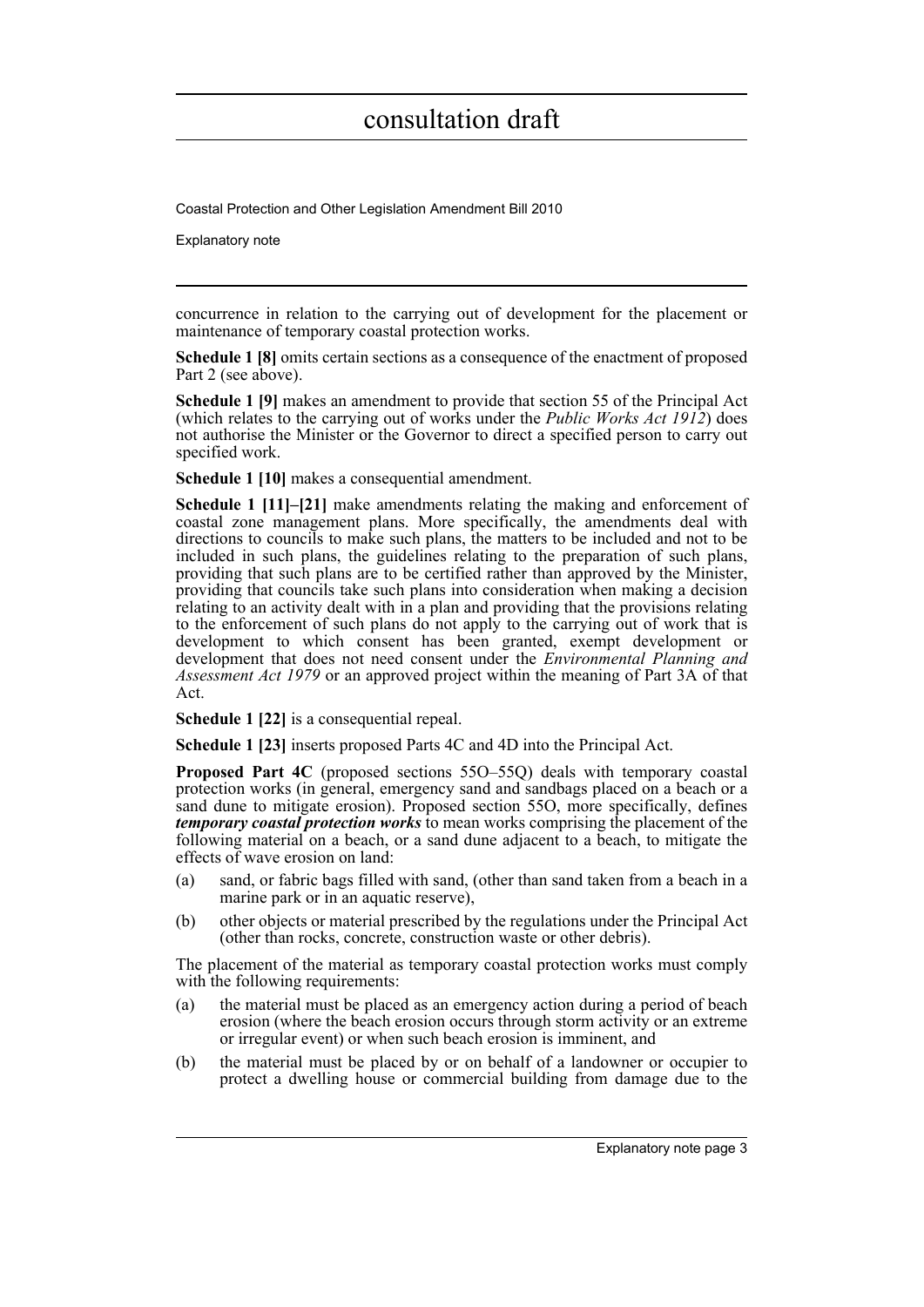Coastal Protection and Other Legislation Amendment Bill 2010

Explanatory note

erosion (other than a house or building designed and constructed to accommodate the effects of such erosion), and

- (c) the material must be placed and maintained in accordance with any requirements adopted by the Minister and published in the Gazette, and
- (d) the material must be placed and maintained in accordance with any requirements specified in the regulations under the Principal Act.

The maximum period allowed for temporary coastal protection works is 12 months or such shorter period as may be prescribed by the regulations under the Principal Act. Works cease to be temporary coastal protection works for the purposes of the Principal Act if the works remain in place for longer than the maximum period allowed for temporary coastal protection works.

Proposed section 55P provides that such temporary coastal protection works may be placed and maintained despite certain restrictions and limitations contained in the *Environmental Planning and Assessment Act 1979*, the *Fisheries Management Act 1994*, the *Marine Parks Act 1997* and, where the beach or dune is a road (or road reserve), the *Roads Act 1993*.

Proposed section 55Q facilitates the use of certain public land for temporary coastal protection works in emergency situations. Specifically, the proposed section provides that a person may use or occupy, or both, public land for that purpose for a period of up to 30 days without obtaining a lease, licence or permit in respect of, or an easement or right-of-way in relation to, the land, but only if the person took all practical measures:

- (a) to avoid placing those works on the public land, and
- (b) if the works were placed partly on private land and partly on public land, to minimise the portion of the works that were placed on public land.

The person must inform the appropriate public authority within 7 days of placing such works. The person must remove the works before the expiry of the relevant emergency period (being not more than 12 months).

**Proposed Part 4D** (proposed sections 55R–55W) confers certain powers and functions on Coastal Authorities relating to beaches.

Proposed section 55R gives a Coastal Authority that is a designated authority for a beach the power to make orders to remove materials or structures from the beach (including private land that is or fronts a beach) where the Coastal Authority is of the opinion that the material or structure affects or is likely to affect beach erosion or affects or is likely to affect public access to a beach or headland or poses or is likely to pose a threat to public safety. The proposed section does not apply to material deposited on a beach, or a structure erected, in the course of development to which consent has been granted or that is exempt development, development that does not need consent under the *Environmental Planning and Assessment Act 1979* or is an approved project within the meaning of Part 3A of that Act or in relation to temporary coastal protection works. The proposed section is a remaking of, and makes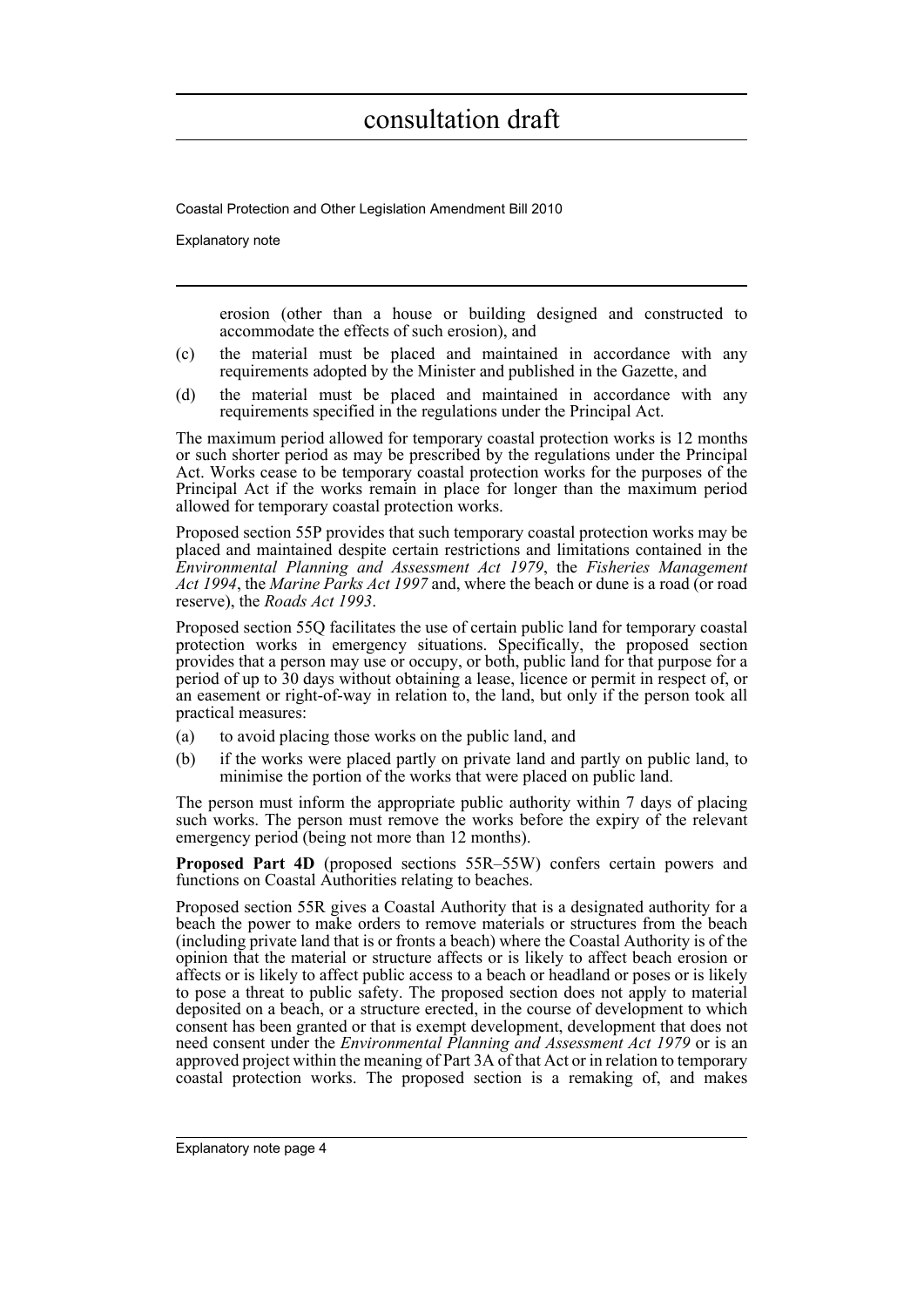Coastal Protection and Other Legislation Amendment Bill 2010

Explanatory note

provision for substantially the same matters as, current section 55M of the Principal Act.

Proposed section 55S gives a Coastal Authority that is a designated authority for land the power to make stop work orders to prohibit an activity on a beach on the land that, in the opinion of the Coastal Authority, affects or is likely to affect beach erosion, affects or is likely to affect public access to a beach or headland or poses or is likely to pose a threat to public safety. Such an order cannot be made in relation to an activity carried out in the course of development to which consent has been granted, exempt development or development that does not need consent under the *Environmental Planning and Assessment Act 1979* or an approved project within the meaning of Part 3A of that Act or in relation to temporary coastal protection works.

Proposed section 55T gives a Coastal Authority that is a designated authority for land the power to make certain orders to remove, alter move or repair temporary coastal protection works on the land and to restore the land in accordance with any requirements adopted by the Minister and published in the Gazette and any requirements specified in the regulations made under the Principal Act.

Proposed section 55U contains general provisions regarding the operation of orders under the proposed Part.

Proposed section 55V makes it an offence to fail to comply with an order under the proposed Part. The offence will carry a maximum penalty of 2,000 penalty units (currently \$220,000) and 200 penalty units (currently \$22,000) for each day the offence continues (in the case of a corporation) or 1,000 penalty units (currently \$110,000) and 100 penalty units (currently \$11,000) for each day the offence continues (in any other case).

Proposed section 55W provides for appeals to the Land and Environment Court from a decision of a Coastal Authority (other than a decision of the Minister or the Minister administering the *Crown Lands Act 1989*) to make an order under the proposed Part.

**Schedule 1 [24]** amends section 56A of the Principal Act to make it clear that the Land and Environment Court may make a order under that section that a person remove or clean up material dumped following (as well as during) a beach erosion event.

**Schedule 1 [25]** amends section 58 of the Principal Act to increase the maximum penalty for offences against the Principal Act for which a specific penalty is not provided to 2,000 penalty units (currently \$220,000) in the case of a corporation and 1,000 penalty units (currently \$110,000) in any other case. Currently that maximum penalty is 100 penalty units (currently \$11,000).

**Schedule 1 [26] and [27]** amend section 59 of the Principal Act to provide that proceedings for offences against proposed section 55Q (4) or proposed Part 4D may be taken before the Land and Environment Court. Proceedings for other offences will continue to be taken before the Local Court.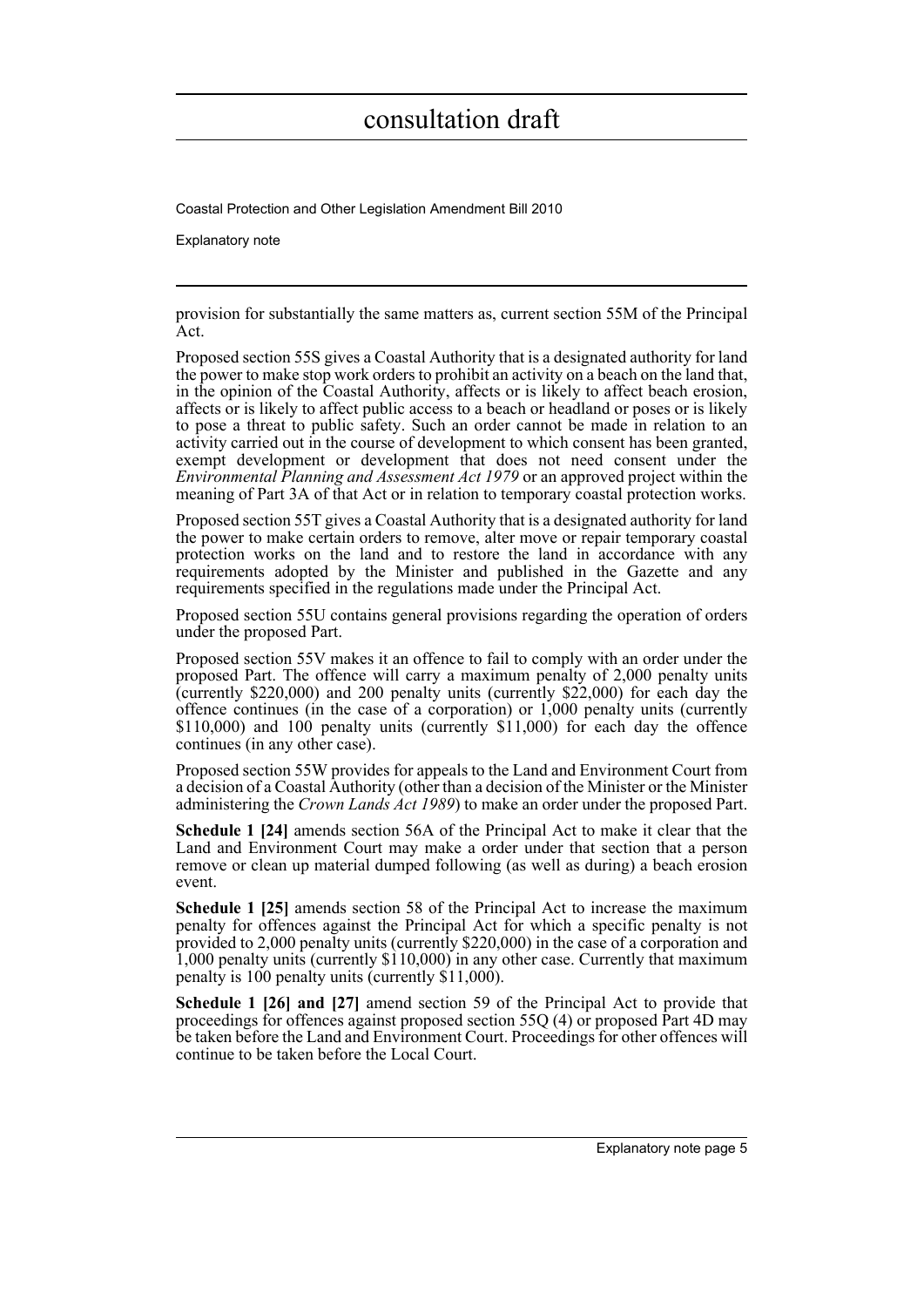Coastal Protection and Other Legislation Amendment Bill 2010

Explanatory note

**Schedule 1 [28]** inserts proposed section 59A into the Principal Act to deal with continuing offences.

**Schedule 1 [29]** inserts proposed sections 63 and 64 into the Principal Act. Proposed section 63 deals with the delegation of the Minister's functions under the Principal Act (other than the functions of the Minister as a Coastal Authority which are dealt with under proposed section 9). Proposed section 64 provides that the Minister is to review the Principal Act to determine whether its policy objectives remain valid and whether its terms remain appropriate for securing those objectives. The review is to be undertaken as soon as possible after the period of 5 years from the date of assent to the proposed Act and a report on the outcome of the review is to be tabled in each House of Parliament within 12 months after the end of the period of 5 years.

### **Schedule 2 Amendment of Local Government Act 1993 No 30**

**Schedule 2 [1]** makes an amendment to section 124 of the *Local Government Act 1993* to enable councils to issue orders to owners or occupiers of land (other than Ministers or public authorities) to repair or make safe coastal protection works (including temporary coastal protection works) where the coastal protection works present a public safety risk.

**Schedule 2 [2]** inserts proposed section 496B into the *Local Government Act 1993* to enable a council to make and levy an annual charge for the provision of coastal protection services for rateable land that benefits from the services. The charge may be levied if the services relate to coastal protection works that were jointly constructed (or are being constructed) by owners or occupiers, or previous owners or occupiers, of the land, and a public authority or a council and must be levied if the works were constructed (or are being constructed) solely by such private owners or occupiers of land. **Schedule 2 [3]** makes a consequential amendment.

**Schedule 2 [4]** inserts provisions into the *Local Government Act 1993* to provide that a council must, before new coastal protection works are constructed, give each person who would be liable to pay a coastal protection services charge under proposed section 496B with an estimate of the person's liability for that charge for each of the following 5 years. If a council fails to provide the estimate as required, the council, during the first 4 years after making such a charge, may only levy on the person's land a reduced percentage of the charge.

**Schedule 2 [5] and [6]** make amendments to section 733 of the *Local Government Act 1993* to extend the exemption from liability that a council possesses in relation to flood liable land and land in the coastal zone to the following things done in good faith by the council:

- (a) the preparation or making of a coastal zone management plan, or the giving of an order, under the Principal Act,
- (b) any thing done or omitted to be done regarding beach erosion or shoreline recession on Crown land or land owned or controlled by a council,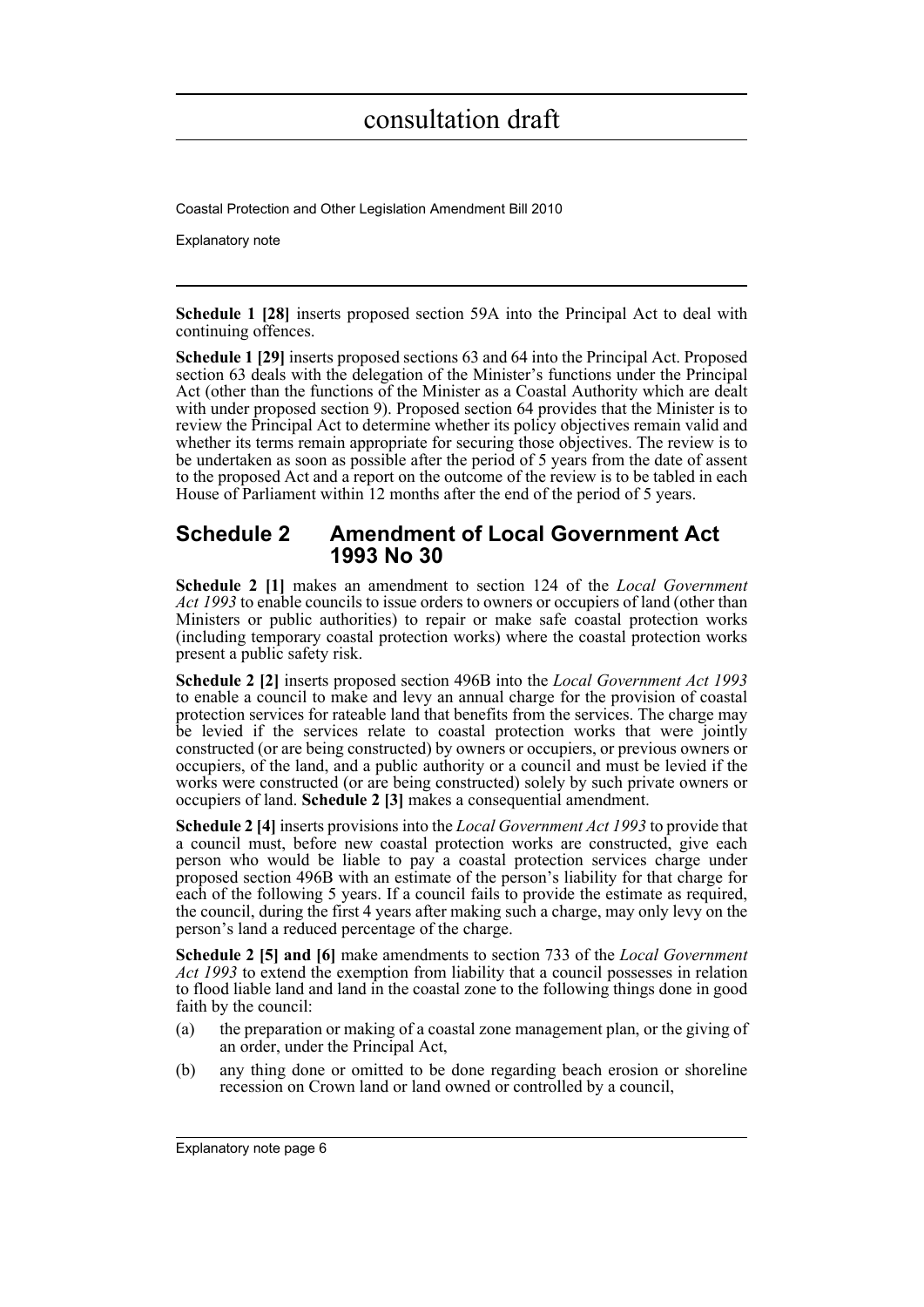Coastal Protection and Other Legislation Amendment Bill 2010

Explanatory note

- (c) the failure to upgrade flood mitigation works or coastal management works in response to projected or actual impacts of climate change,
- (d) the failure to undertake action to enforce the removal of illegal or unauthorised structures on Crown land or land owned or controlled by a council that results in beach erosion,
- (e) the provision of information relating to climate change or sea level rise.

Section 733 (4) provides that, unless the contrary is proved, a council is taken to have acted in good faith for the purposes of section 733 if advice was furnished, or a thing was done or omitted to be done, substantially in accordance with the principles contained in a specified manual relating to the management of flood liable land or the management of the coastline identified by the Minister for Planning. **Schedule 2 [7]** provides that guidelines may also be adopted for this purpose.

**Schedule 2 [8]** makes it clear that in section 733 of the *Local Government Act 1993*, references to the *coastal zone* include land that adjoins the tidal waters of the Hawkesbury River, Sydney Harbour and Botany Bay, and their tributaries.

**Schedule 2 [9]** provides that regulations may be made under the *Local Government Act 1993* relating to coastal protection services. For example, the minimum standards in carrying out such coastal protection services.

**Schedule 2 [10]** inserts new definitions into the Dictionary to the *Local Government Act 1993*, including the following:

*coastal protection service* which is defined to mean a service:

- (a) to maintain coastal protection works, or
- (b) to manage the impacts of such works (such as changed or increased beach erosion elsewhere),

but does not include a service:

- (c) that relates to temporary coastal protection works, or
- (d) that relates to the maintenance of coastal protection works or the management of the impacts of such works where that maintenance or management is a condition of an approval or consent under the *Environmental Planning and Assessment Act 1979* relating to the works.

*coastal protection works* which is defined to mean activities or works to reduce the impact of coastline hazards on land adjacent to tidal waters and includes seawalls, revetments, groynes and beach nourishment.

### **Schedule 3 Amendment of other legislation**

**Schedule 3.1** amends the *Coastal Protection Regulation 2004* to make a parallel amendment to those contained in **Schedule 1 [6] and [7]**. The amendment removes the need for the Minister to give double concurrence to the same development.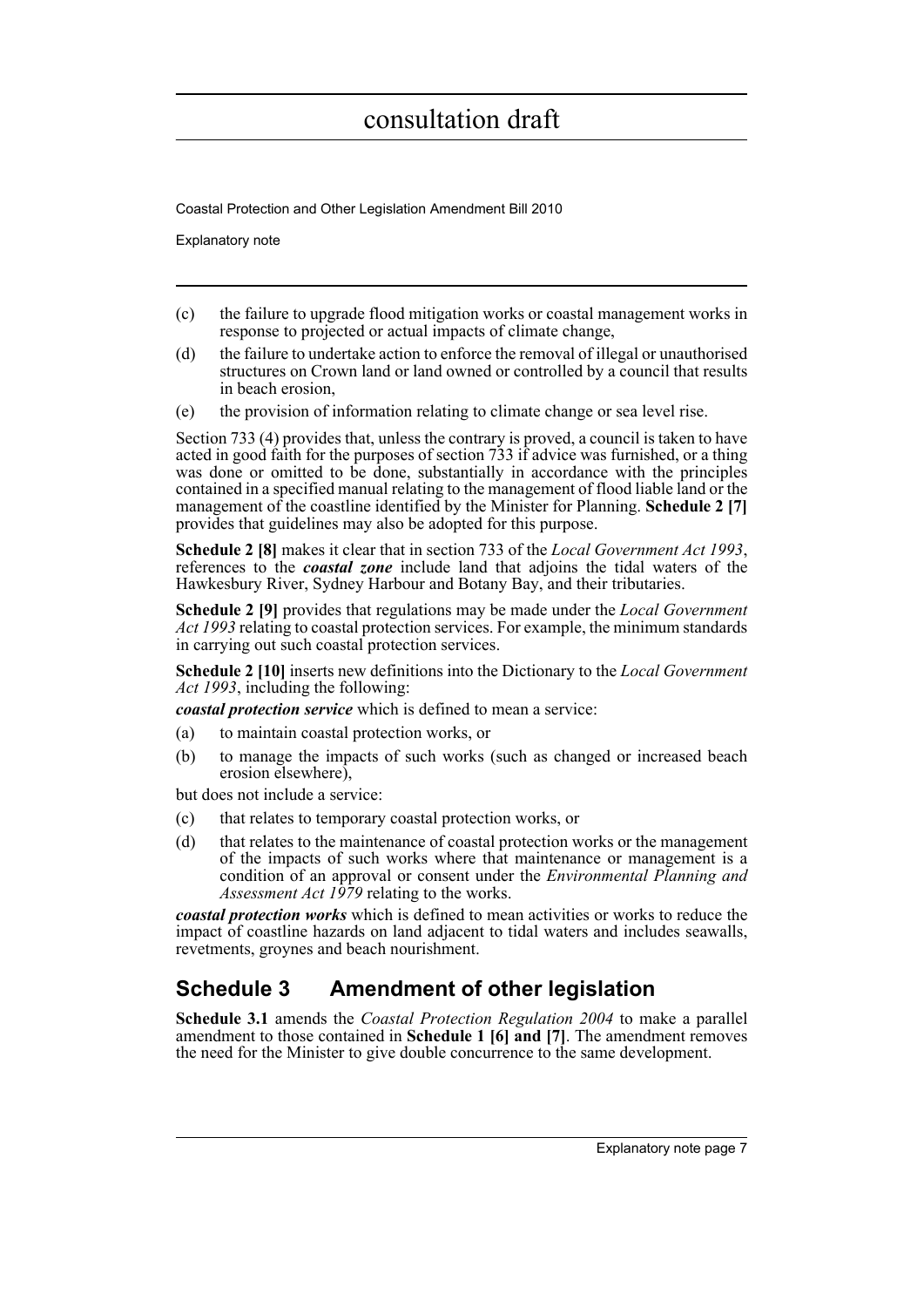Coastal Protection and Other Legislation Amendment Bill 2010

Explanatory note

**Schedule 3.2 [1] and [2]** amend the *Conveyancing (Sale of Land) Regulation 2005* to provide that where a contract for the sale of land relates to land that is subject to a coastal protection services charge under the *Local Government Act 1993* (see **Schedule 2 [2]**), the contract must include a certificate issued under section 603 (3) of the *Local Government Act 1993* (being a certificate as to rates and charges).

**Schedule 3.3** amends the *Environmental Planning and Assessment Regulation 2000* to provide that the factors to be taken into account when consideration is being given to the likely impact of an activity on the environment for the purposes of Part 5 of the *Environmental Planning and Assessment Act 1979* are to include the impact on coastal processes and coastal hazards, including those under projected climate change conditions.

**Schedule 3.4** makes amendments to the *Local Government (General) Regulation 2005* in relation to the proposed coastal protection services charge (see **Schedule 2 [2]**). Specifically:

- (a) **Schedule 3.4 [1]** provides that a council's annual statement of its revenue policy is to include a map or list (or both) of the parcels of rateable land that are to be subject to the charge in the following year (if any), and
- (b) **Schedule 3.4 [2]** makes a law revision amendment, and
- (c) **Schedule 3.4 [3]** provides that a council's annual report is, if the council levied a coastal protection services charge in the relevant year, to include a comparison of the actual coastal protection services made available by the council during the year with the projected coastal protection services that were proposed to be made available, together with a statement of the reasons for any difference between them, and
- (d) **Schedule 3.4 [4]** provides that coastal protection services provided by the council are to be of a certain specified standard.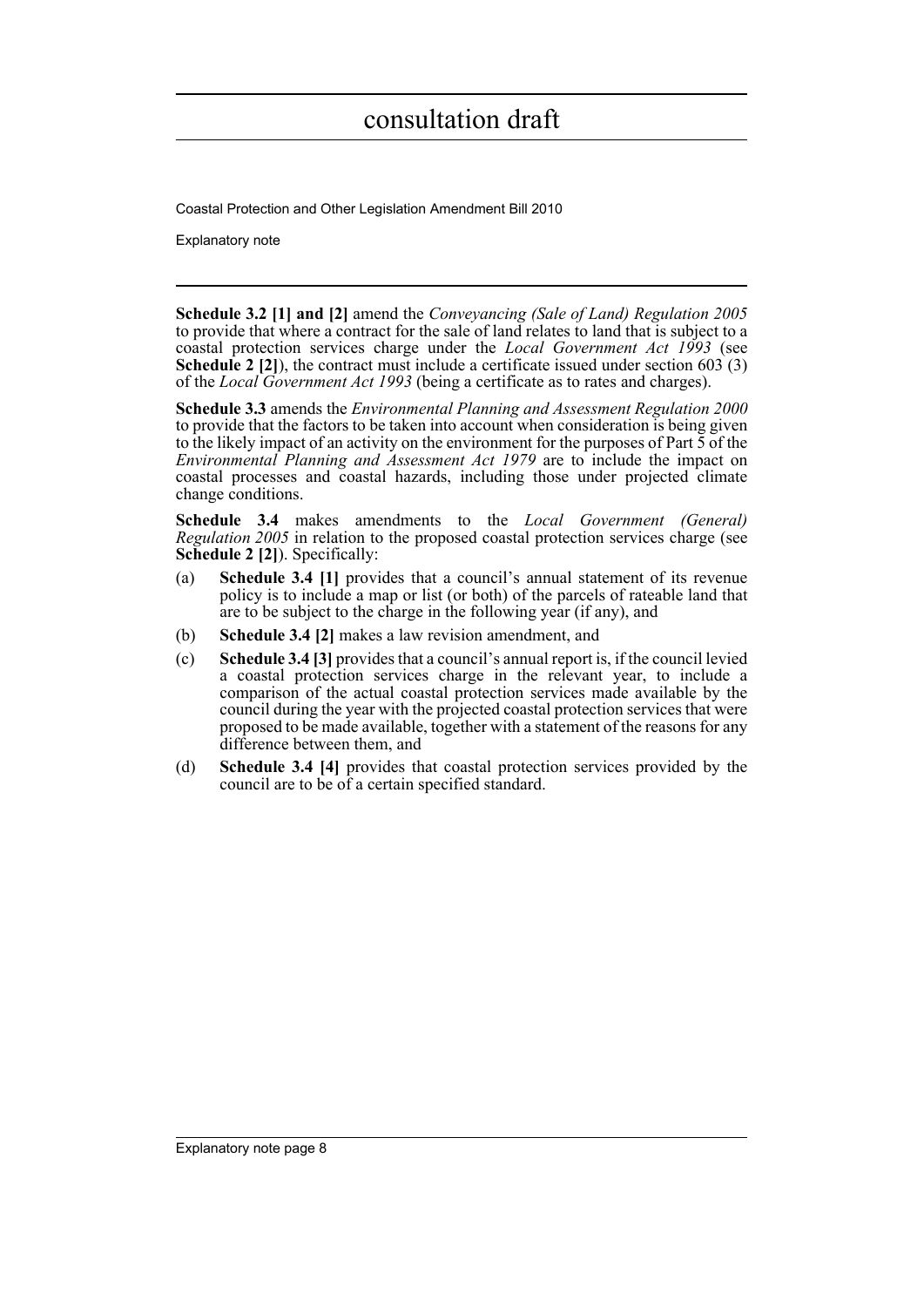

New South Wales

# **Coastal Protection and Other Legislation Amendment Bill 2010**

### **Contents**

|                                                           | Page         |
|-----------------------------------------------------------|--------------|
| 1 Name of Act                                             |              |
| 2 Commencement                                            | 2            |
| Schedule 1 Amendment of Coastal Protection Act 1979 No 13 | 3.           |
| Schedule 2 Amendment of Local Government Act 1993 No 30   | $22^{\circ}$ |
| Schedule 3 Amendment of other legislation                 | 27           |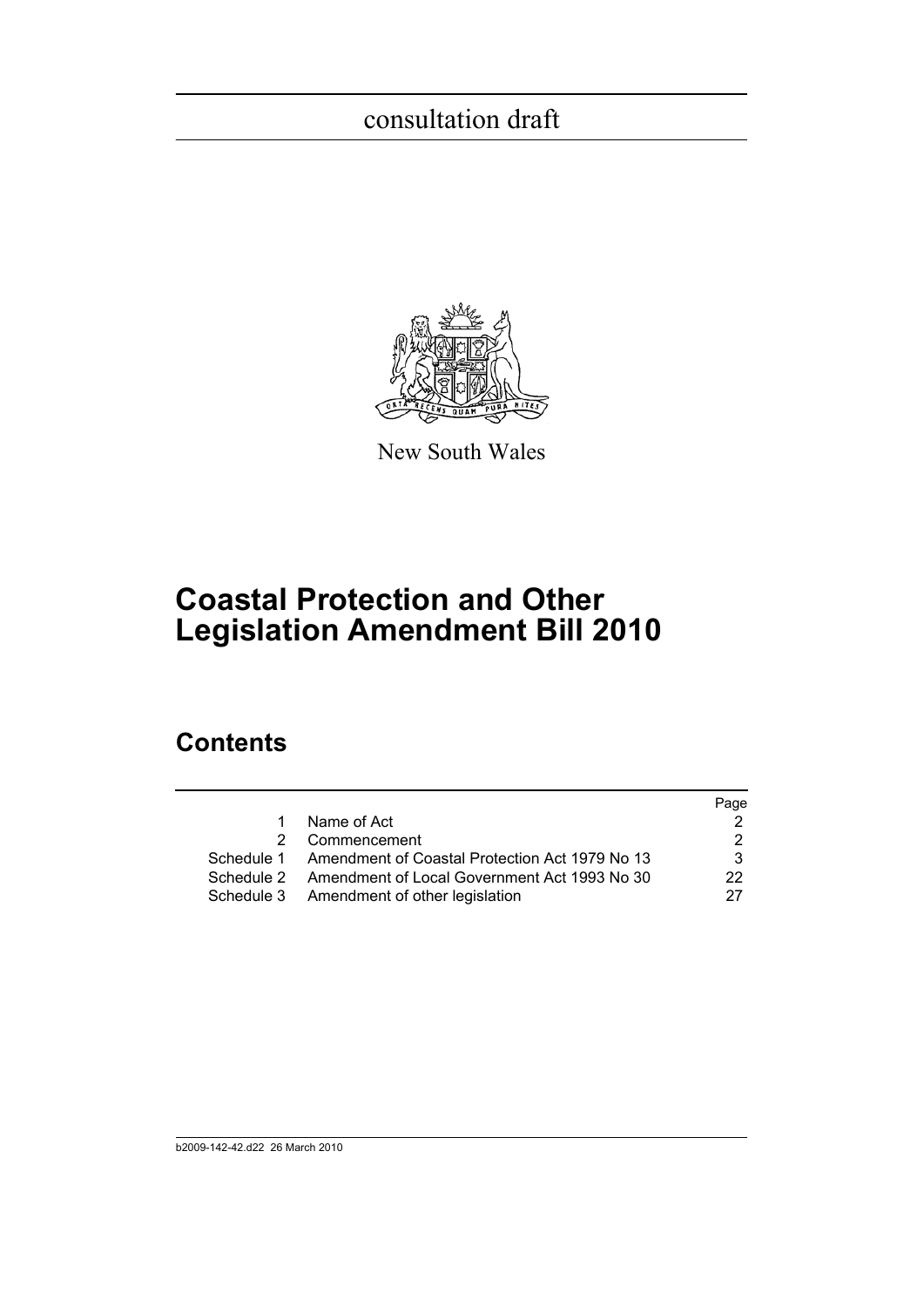Coastal Protection and Other Legislation Amendment Bill 2010

Contents

Page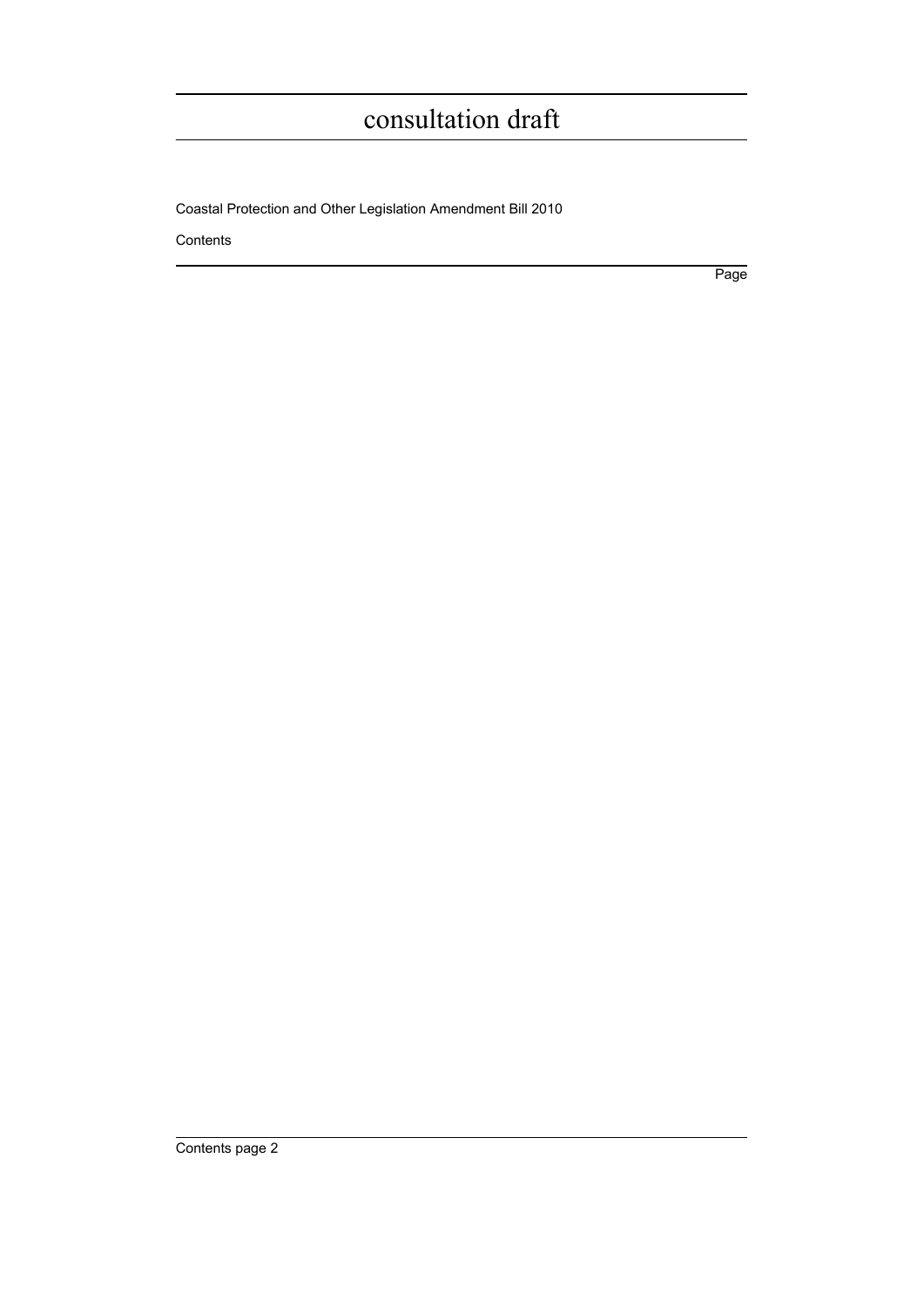

New South Wales

# **Coastal Protection and Other Legislation Amendment Bill 2010**

No , 2010

### **A Bill for**

An Act to amend to the *Coastal Protection Act 1979* and other legislation to deal with coastal erosion and projected sea level rise; and for other purposes.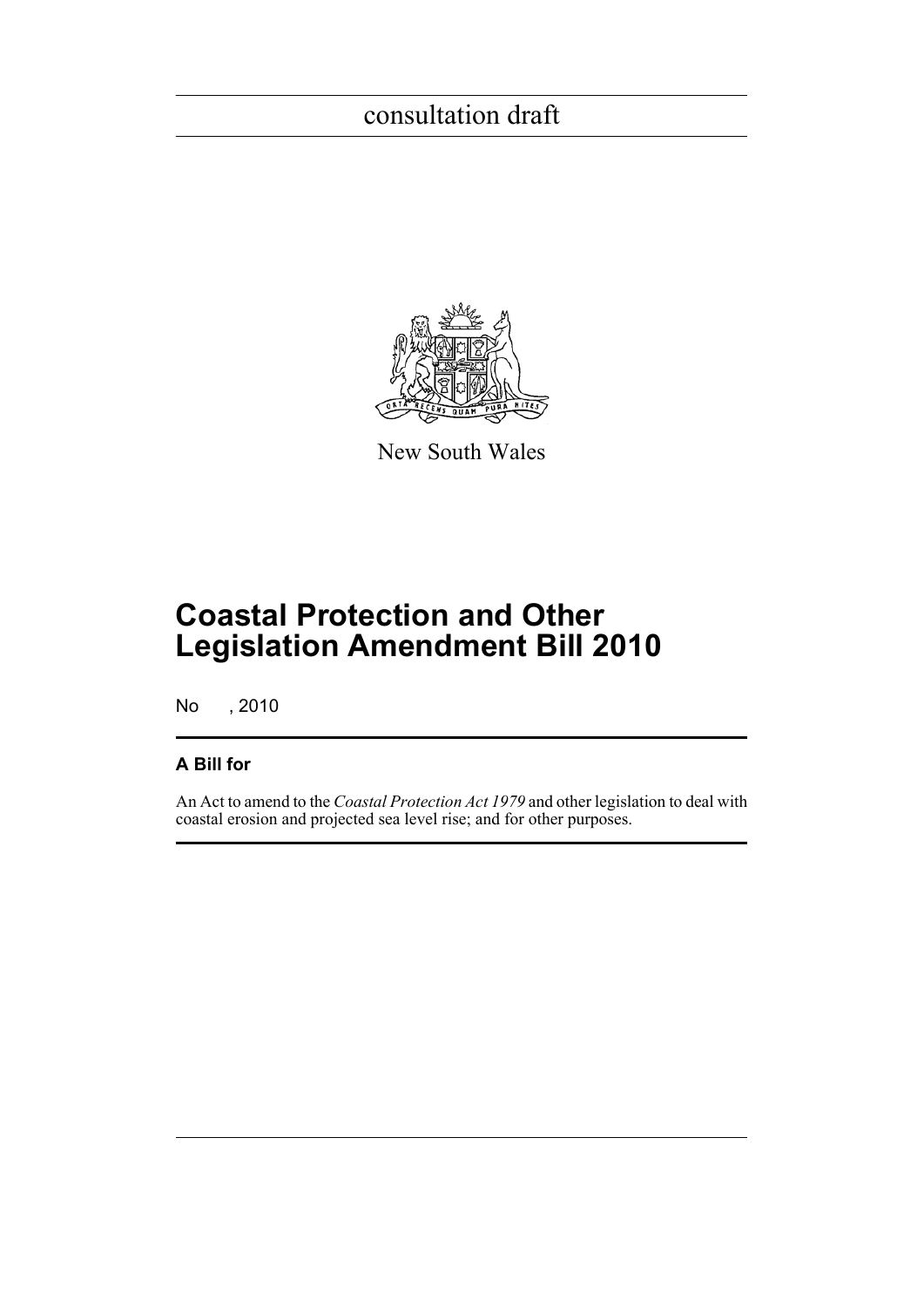Clause 1 Coastal Protection and Other Legislation Amendment Bill 2010

### <span id="page-11-0"></span>**The Legislature of New South Wales enacts:**

#### **1 Name of Act**

This Act is the *Coastal Protection and Other Legislation Amendment Act 2010*.

### <span id="page-11-1"></span>**2 Commencement**

This Act commences on a day or days to be appointed by proclamation.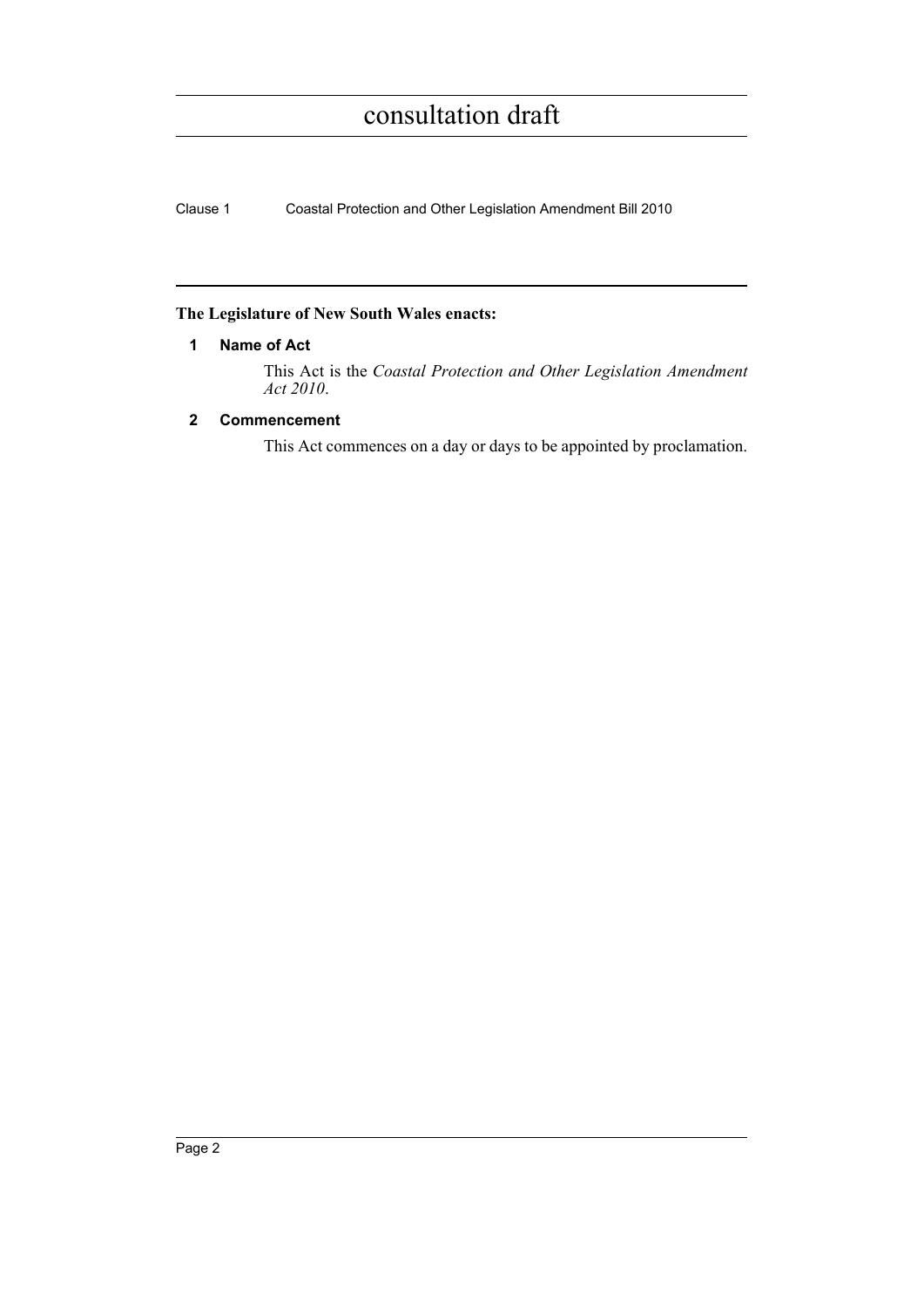Coastal Protection and Other Legislation Amendment Bill 2010

Amendment of Coastal Protection Act 1979 No 13 Schedule 1

### <span id="page-12-0"></span>**Schedule 1 Amendment of Coastal Protection Act 1979 No 13**

### **[1] Section 3 Objects of this Act**

Insert after section 3 (g):

(h) to encourage and promote plans and strategies for adaptation in response to coastal climate change impacts, including projected sea level rise.

#### **[2] Section 4 Definitions**

Insert in alphabetical order in section 4 (1):

*authorised officer* means a person who is appointed as an authorised officer under section 7.

*beach* means the area of unconsolidated material between the highest level reached by wave action and the place where tidal or lake waters reach a depth of 10 metres below Australian Height Datum.

*Coastal Authority*—see section 6.

*coastal zone management plan* means a coastal zone management plan made under Part 4A.

*designated authority*—see section 4C.

*public land* means:

- (a) Crown land within the meaning of the *Crown Lands Act 1989* or land within a reserve as defined in Part 5 of that Act, or
- (b) land owned or under the care, management or control of a council or a public authority,

but does not include any land reserved under the *National Parks and Wildlife Act 1974* or land acquired under Part 11 of that Act. *road work* has the same meaning as in the *Roads Act 1993*. *temporary coastal protection works*—see section 55O.

#### **[3] Section 4B Inspection of maps outlining coastal zone**

Omit "Infrastructure, Planning and Natural Resources" wherever occurring in section 4B  $(1)$  and  $(2)$ .

Insert instead "Planning".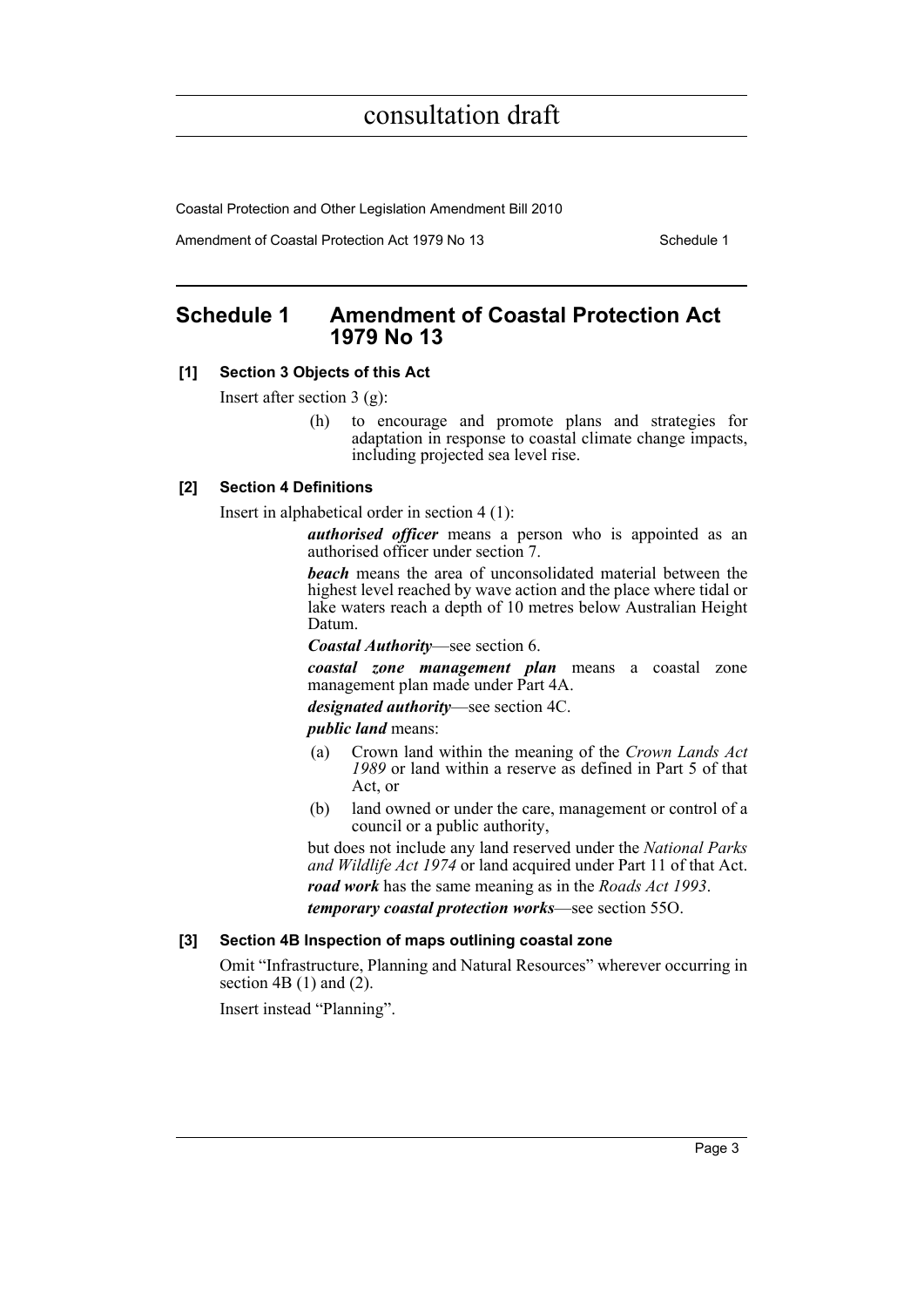Coastal Protection and Other Legislation Amendment Bill 2010

Schedule 1 Amendment of Coastal Protection Act 1979 No 13

#### **[4] Section 4C**

Insert after section 4B:

#### **4C Designated authorities for land**

The following Coastal Authorities are designated authorities for land for the purposes of this Act:

- (a) in relation to all land—the Minister,
- (b) in relation to land within a local government area of a council that is a Coastal Authority—the council,
- (c) in relation to Crown land within the meaning of the *Crown Lands Act 1989* or land within a reserve as defined in Part 5 of that Act—the Minister administering that Act,
- (d) in relation to public land not referred to in paragraph  $(c)$  the public authority that is the owner of, or has the care, control or management of, the land.

#### **[5] Part 2**

Insert after Part 1:

### **Part 2 Administration**

### **Division 1 Coastal Authorities and their authorised officers**

#### **6 Coastal Authorities**

- (1) For the purposes of this Act, each of the following is a Coastal Authority:
	- (a) the Minister,
	- (b) the Minister administering the *Crown Lands Act 1989*,
	- (c) a council whose area, or part of whose area, is included within the coastal zone or whose area includes land that adjoins the tidal waters of the Hawkesbury River, Sydney Harbour and Botany Bay, and their tributaries,
	- (d) a roads authority (within the meaning of the *Roads Act 1993*) for a road within the coastal zone or on land that adjoins the tidal waters of the Hawkesbury River, Sydney Harbour and Botany Bay, and their tributaries,
	- (e) a public authority that is the owner of, or has the care, control or management of, land within the coastal zone or land that adjoins the tidal waters of the Hawkesbury River,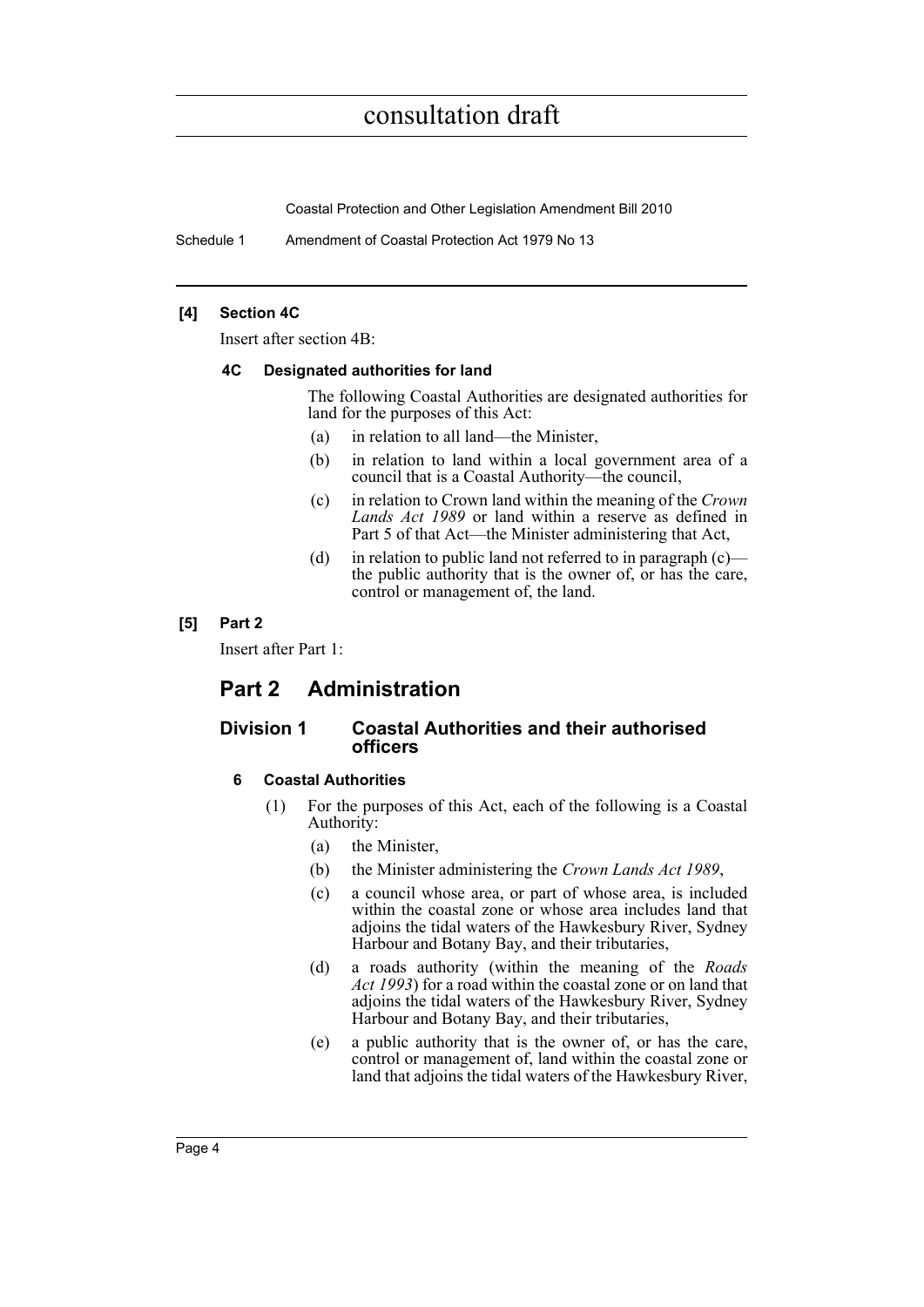Coastal Protection and Other Legislation Amendment Bill 2010

Amendment of Coastal Protection Act 1979 No 13 Schedule 1

Sydney Harbour and Botany Bay, and their tributaries (other than a reserve trust within the meaning of Part 5 of the *Crown Lands Act 1989*).

- (2) A Coastal Authority:
	- (a) may exercise the functions of an authorised officer, and
	- (b) when exercising those functions, has all the immunities of an authorised officer.

#### **7 Appointment of authorised officers**

- (1) A Coastal Authority may appoint a person to be an authorised officer.
- (2) In appointing authorised officers, a Coastal Authority may specify that the appointment is subject to conditions or restrictions relating to:
	- (a) the functions that are exercisable by those officers, or
	- (b) when, where and in what circumstances those officers may exercise functions.

#### **8 Identification cards**

- (1) A Coastal Authority is to issue an identification card that complies with this section to each authorised officer.
- (2) The identification card must:
	- (a) state that it is issued under this Act, and
	- (b) give the name of the person to whom it is issued, and
	- (c) state the date (if any) on which it expires, and
	- (d) describe the kinds of premises to which the powers of the authorised officer extend, and
	- (e) state any limitations on the functions that the authorised officer is authorised to exercise under this Act that are imposed by the authorised officer's instrument of appointment.
- (3) Each authorised officer who is not a police officer must:
	- (a) carry his or her identification card as an authorised officer while exercising functions under this Act, and
	- (b) if requested to do so by any person affected by the exercise of a function by an authorised officer under this Act, produce the officer's identification card to the person.

**Note.** See section 201 of the *Law Enforcement (Powers and Responsibilities) Act 2002* in relation to a police officer's obligation to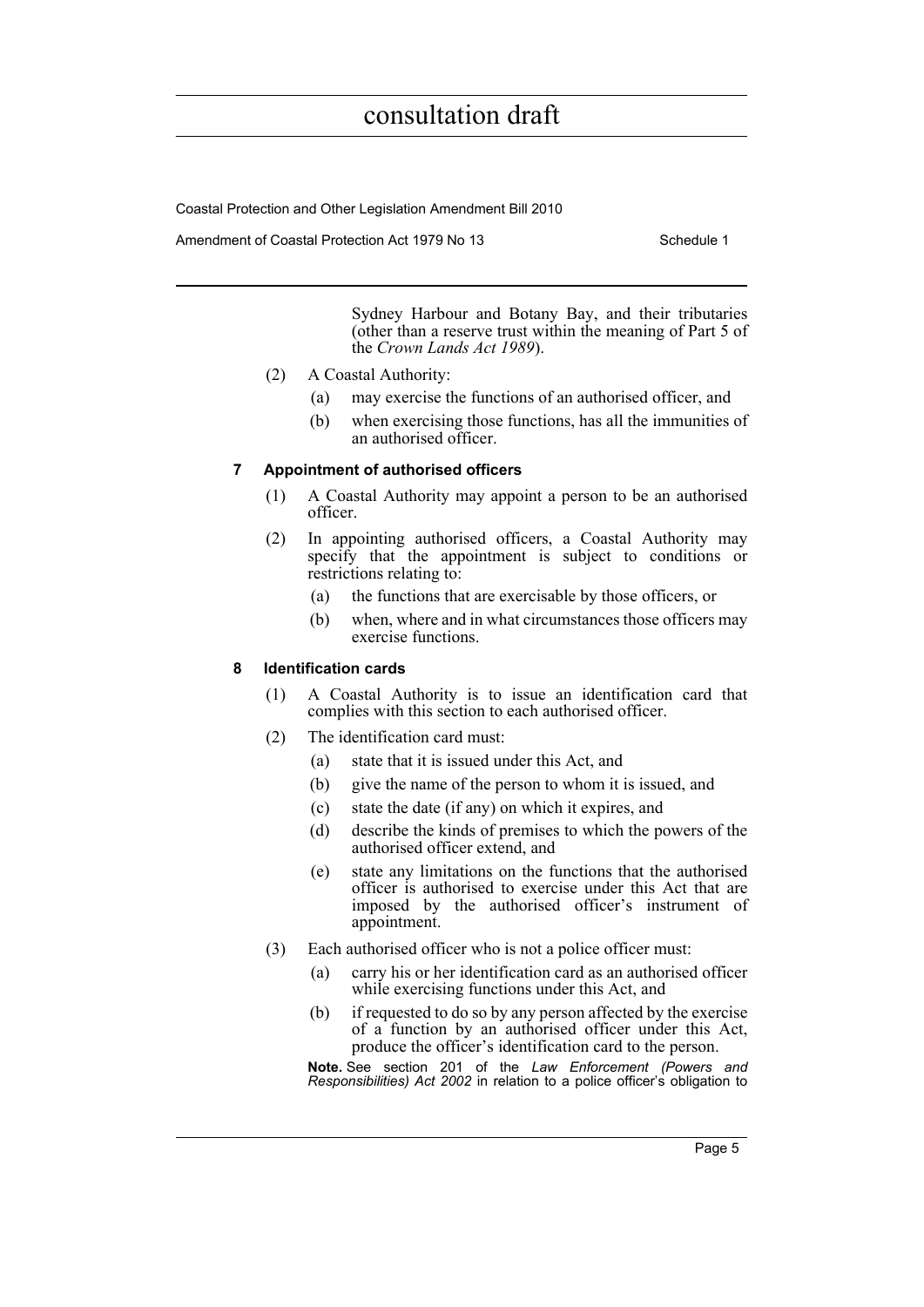Coastal Protection and Other Legislation Amendment Bill 2010

Schedule 1 Amendment of Coastal Protection Act 1979 No 13

produce evidence that the police officer is a police officer (unless the police officer is in uniform).

- (4) A person who has been issued with an identification card and who stops being an authorised officer must return his or her identification card to the appropriate Coastal Authority as soon as practicable.
- (5) A person must not contravene subsection (4) without reasonable excuse.

Maximum penalty: 10 penalty units.

#### **9 Delegation**

A Coastal Authority may delegate the exercise of any function of the Coastal Authority under this Act (other than this power of delegation) to:

- (a) an authorised officer, or
- (b) any person, or any class of persons, authorised for the purposes of this section by the regulations.

#### **Division 2 Powers of authorised officers**

#### **10 General powers of authorised officers: application of Chapter 7 of Protection of the Environment Operations Act 1997**

- (1) An authorised officer has and may exercise the functions of an authorised officer under Chapter 7 and section 319A of the *Protection of the Environment Operations Act 1997* (the *POEO Act*) for the following purposes:
	- (a) for determining whether there has been compliance with or a contravention of this Act and the regulations,
	- (b) for obtaining information or records for purposes connected with the administration of this Act and the regulations,
	- (c) generally for administering this Act and the regulations.
- (2) The provisions of Chapter 7 (other than Part 7.2) and section 319A of the POEO Act apply to and in respect of this Act as if those provisions were part of this Act, subject to the following modifications:
	- (a) references in those provisions to an authorised officer are to be read as references to an authorised officer appointed by a Coastal Authority under this Act,
	- (b) references in those provisions to "this Act" are to be read as references to this Act,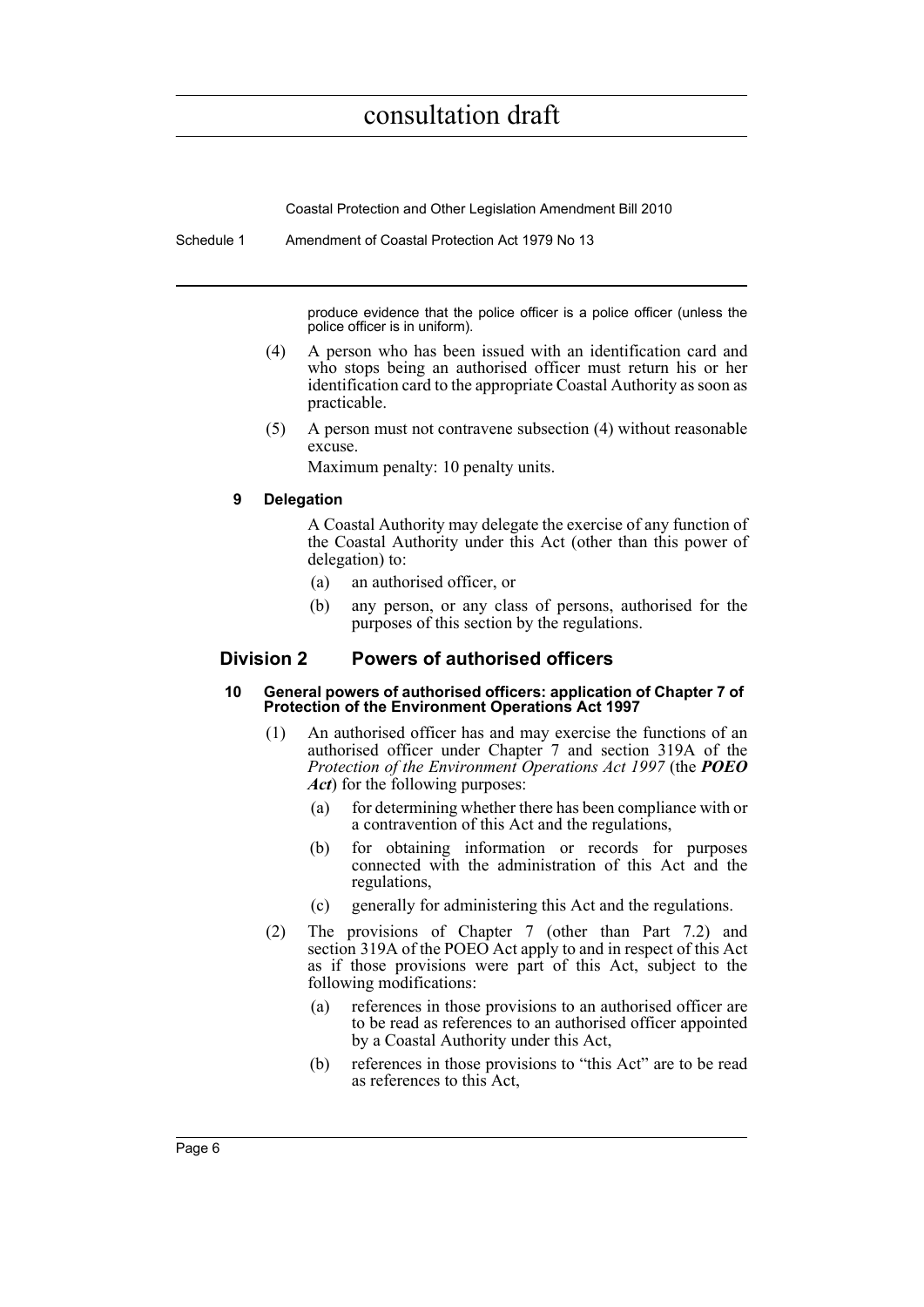Coastal Protection and Other Legislation Amendment Bill 2010

Amendment of Coastal Protection Act 1979 No 13 Schedule 1

- (c) references in those provisions to the EPA are to be read as references to a Coastal Authority,
- (d) a Coastal Authority is taken to be the appropriate regulatory authority for matters concerning this Act.
- (3) For the avoidance of doubt, a prosecution of a person for an offence against a provision of Chapter 7 (other than Part 7.2) of the POEO Act (as applying under this section) is to be taken as if the offence were an offence against this Act.
- (4) The functions that an authorised officer has under Chapter 7 of the POEO Act are, for the purposes of any provision of this Act, taken to be functions under this Act.
- (5) If an authorised officer has functions in respect of a matter under both Chapter 7 of the POEO Act (as applying under this section) and under any other provision of this Act, the fact that there is a restriction on the exercise of a function under this Act does not of itself operate to restrict the exercise by an authorised officer of any similar or the same function under Chapter 7 of the PÓEO Act.

#### **11 Offence of obstructing or intimidating authorised officers and others exercising functions under Act**

A person must not:

- (a) obstruct, hinder or impede any authorised officer or a person assisting an authorised officer in the exercise of the officer's functions under this Act, or
- (b) intimidate or threaten or attempt to intimidate any authorised officer in the exercise of the officer's functions under this Act.

Maximum penalty: 100 penalty units for an individual or 500 penalty units for a corporation.

#### **12 Offence of impersonating an authorised officer**

A person must not impersonate, or falsely represent that the person is, an authorised officer. Maximum penalty: 100 penalty units.

#### **[6] Section 38 General supervision of coastal zone**

Insert after section 38 (2):

- (3) If:
	- (a) a public authority (the *developer authority*) is required to obtain the concurrence of the Minister to carry out any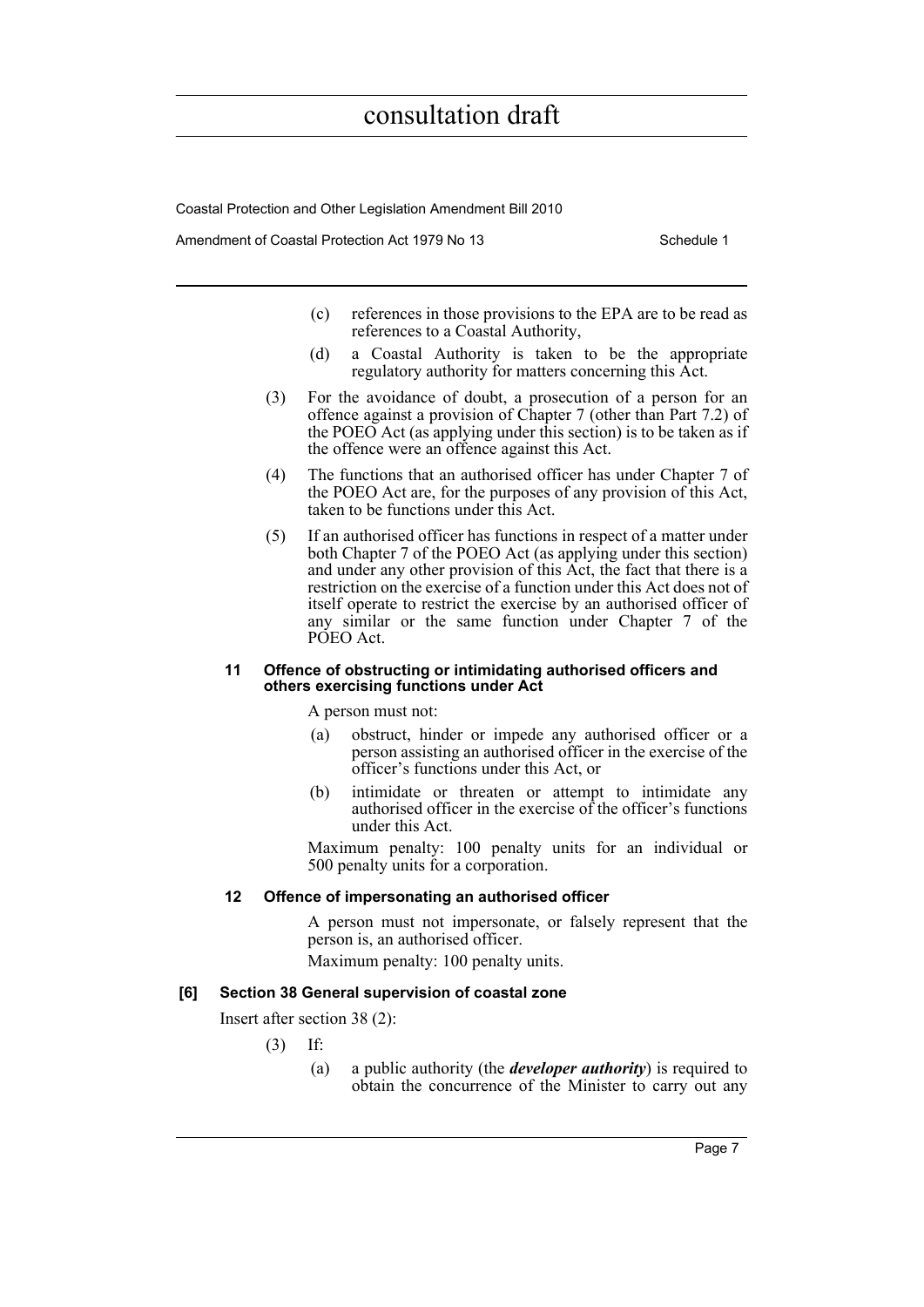Coastal Protection and Other Legislation Amendment Bill 2010

Schedule 1 Amendment of Coastal Protection Act 1979 No 13

development in the coastal zone under subsection (1) (a), and

- (b) the developer authority is required under any law to obtain a grant of a right or consent from another public authority (the *approval authority*) to carry out that development, and
- (c) the approval authority is required to obtain the concurrence of the Minister to the grant of the right or consent under subsection  $(1)$   $(b)$ ,

concurrence by the Minister to the carrying out of the development by the developer authority is taken to also be concurrence to the grant of the right or consent by the approval authority.

(4) This section does not apply to the use or occupation of any part of the coastal zone, or the carrying out of any development in the coastal zone, for the placement or maintenance of temporary coastal protection works.

#### **[7] Section 39 Special provisions respecting coastal development**

Insert after section 39 (4):

(5) If:

- (a) a public authority (the *developer authority*) is required to obtain the concurrence of the Minister to carry out any development in the coastal zone under subsection (1) (a), and
- (b) the developer authority is required under any law to obtain a grant of a right or consent from another public authority (the *approval authority*) to carry out that development, and
- (c) the approval authority is required to obtain the concurrence of the Minister to the grant of the right or consent under subsection (1) (b),

concurrence by the Minister to the carrying out of the development by the developer authority is taken to also be concurrence to the grant of the right or consent by the approval authority.

(6) Subsection (1) does not apply to the carrying out of any development in the coastal zone for the placement or maintenance of temporary coastal protection works.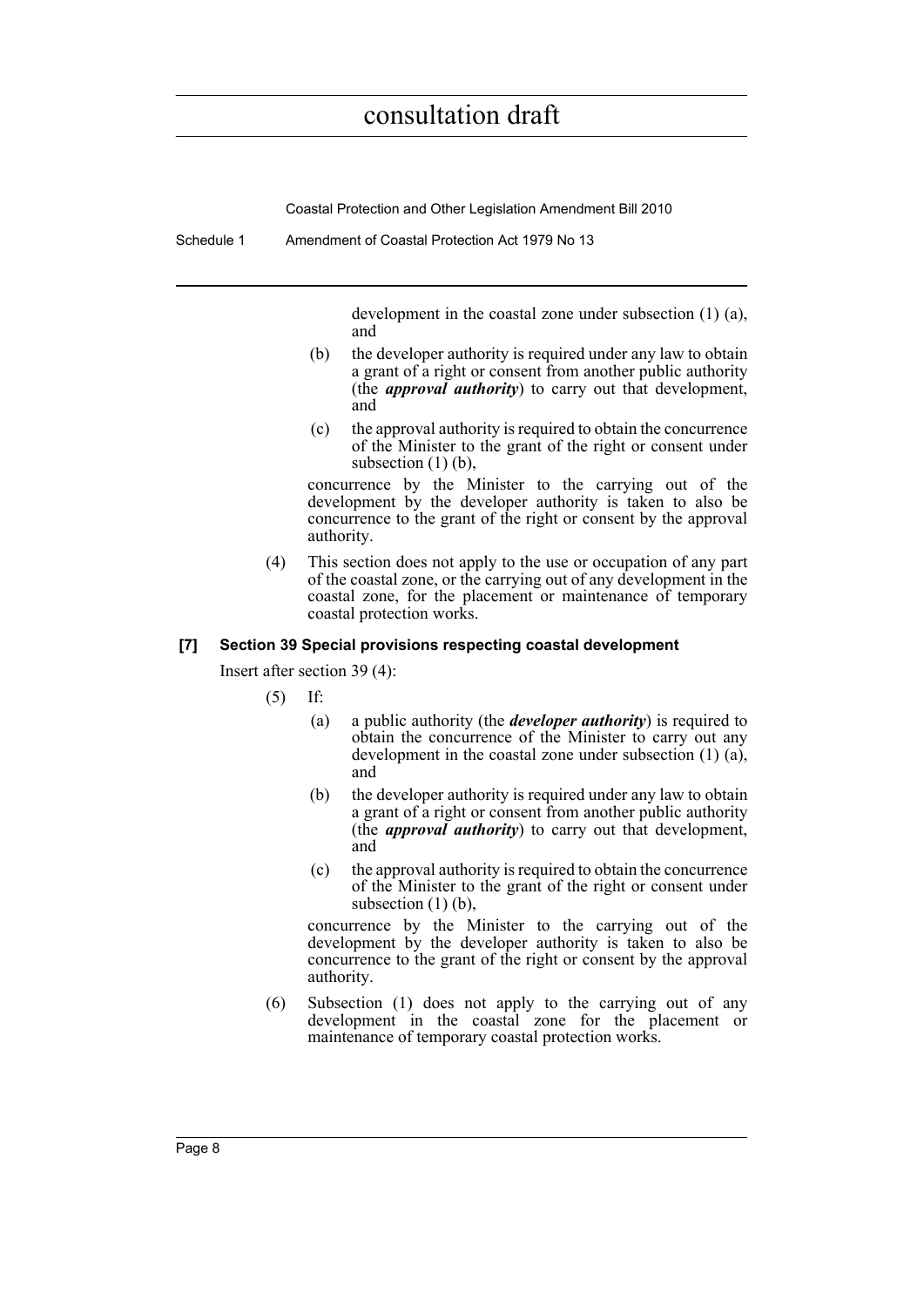Coastal Protection and Other Legislation Amendment Bill 2010

Amendment of Coastal Protection Act 1979 No 13 Schedule 1

#### **[8] Sections 48–50**

Omit the sections.

#### **[9] Section 55 Carrying out of certain works**

Insert after section 55 (6):

(7) Nothing in this section authorises the Minister or the Governor to direct a specified person to carry out specified work.

#### **[10] Section 55A Definition of "beach"**

Omit the section.

#### **[11] Section 55B Requirement for coastal zone management plans**

Insert after section 55B (4):

- (5) For the avoidance of doubt, the Minister may make a direction under subsection (1) in relation to part of an area included within the coastal zone.
- (6) In this section, *coastal zone* includes land that adjoins the tidal waters of the Hawkesbury River, Sydney Harbour and Botany Bay, and their tributaries.

#### **[12] Section 55C Matters to be dealt with in coastal zone management plans**

Insert at the end of section 55C (c):

, and

- (d) where the plan relates to a part of the coastline, the management of risks arising from coastal hazards, and
- (e) where the plan relates to an estuary, the management of estuary health, and
- (f) the impacts from climate change on risks arising from coastal hazards and on estuary health, as appropriate, and
- (g) where the plan proposes the construction of coastal protection works within the meaning of the *Local Government Act 1993* (other than temporary coastal protection works) that are to be funded by the council or a private landowner or both, the proposed arrangements for the adequate maintenance of the works and for managing associated impacts of such works (such as changed or increased beach erosion elsewhere or a restriction of public access to beaches or headlands).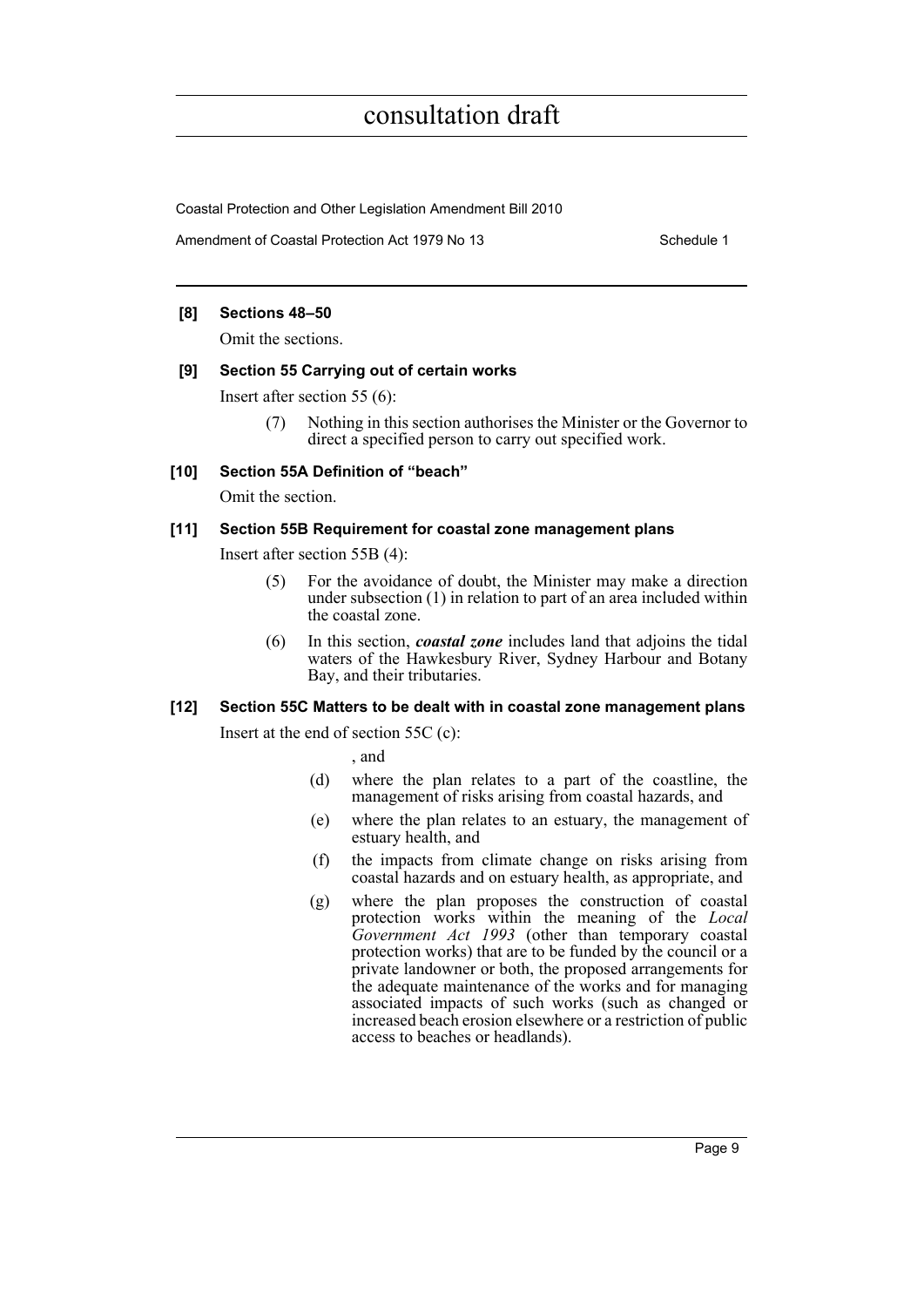Coastal Protection and Other Legislation Amendment Bill 2010

Schedule 1 Amendment of Coastal Protection Act 1979 No 13

#### **[13] Section 55C (2)**

Insert at the end of section 55C:

- (2) A coastal zone management plan must not include the following:
	- (a) matters dealt with in the State Disaster Plan under the *State Emergency and Rescue Management Act 1989* in relation to the prevention of, preparation for, response to and recovery from emergencies,
	- (b) proposed actions or activities to be carried out by any public authority or relating to any land or other assets owned or managed by a public authority, unless the public authority has agreed to the inclusion of those proposed actions or activities in the plan.

#### **[14] Section 55D Guidelines for preparation of draft coastal zone management plans**

Insert after section 55D (2):

- (3) The Minister is to ensure that notification of the adoption of any guidelines is published in the Gazette.
- (4) A copy of the Minister's guidelines must be available for public inspection on the Internet website of the Department of Environment, Climate Change and Water.

#### **[15] Section 55G Certification by Minister**

Omit "for approval" from section 55G (1).

Insert instead "for certification under this section".

#### **[16] Section 55G (2) and (3)**

Omit section 55G (2). Insert instead:

- (2) The Minister may certify, or refuse to certify, that a draft coastal zone management plan submitted to the Minister has been prepared in accordance with the requirements of this Act.
- (3) Before submitting the draft coastal zone management plan to the Minister under subsection (1), the council must consult with other public authorities in the manner specified in the Minister's guidelines.

#### **[17] Section 55H Gazettal and commencement of coastal zone management plans**

Omit "approves a draft coastal zone management plan" from section 55H (1).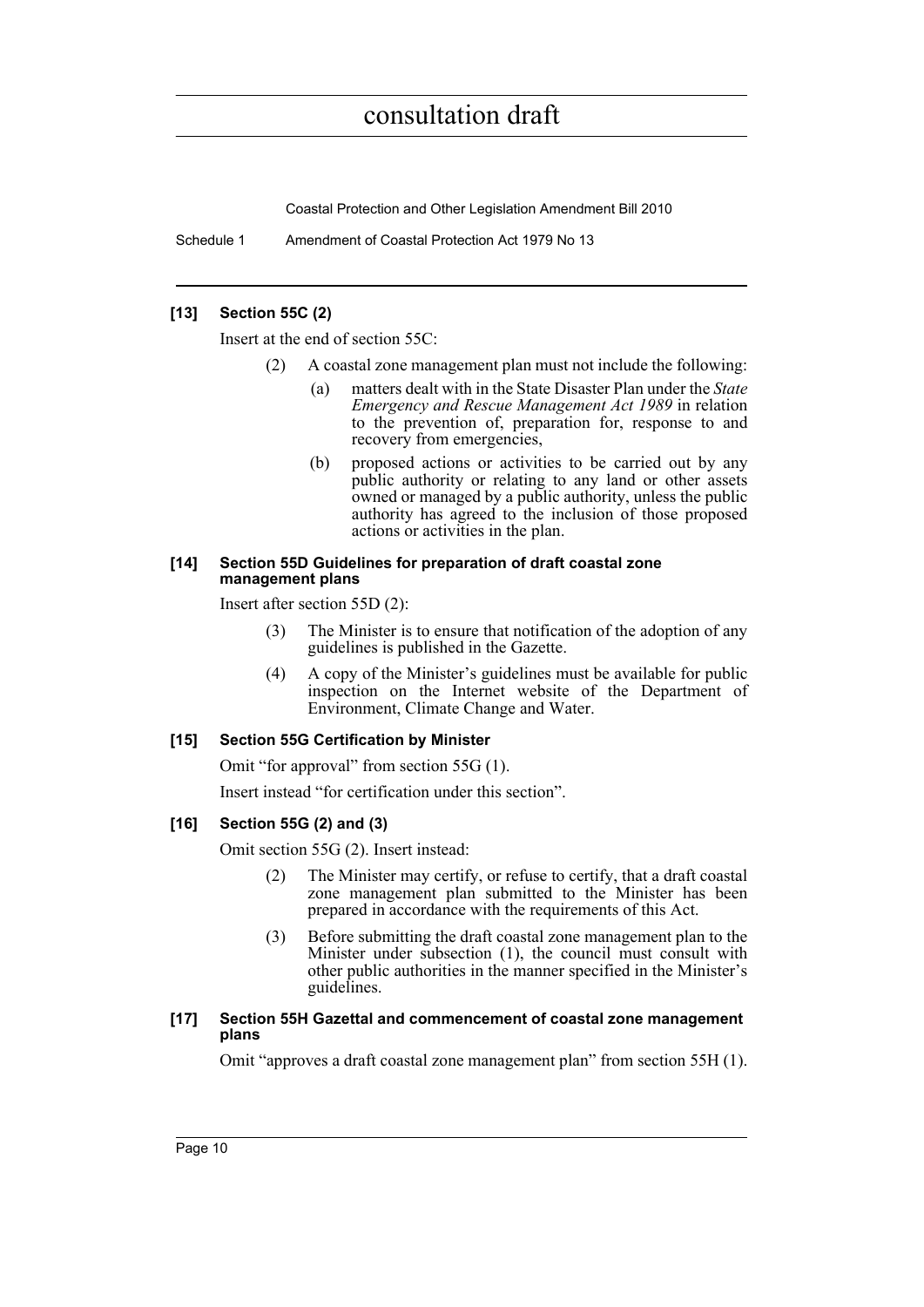Coastal Protection and Other Legislation Amendment Bill 2010

Amendment of Coastal Protection Act 1979 No 13 Schedule 1

Insert instead "certifies that a draft coastal zone management plan has been prepared in accordance with the requirements of this Act".

#### **[18] Section 55J Availability of coastal zone management plans**

Insert at the end of the section:

(2) A copy of a coastal zone management plan must be available for public inspection on the Internet website of the council.

#### **[19] Section 55JA**

Insert after section 55J:

#### **55JA Councils to take coastal zone management plans into consideration**

- (1) A council must take a coastal zone management plan into consideration when making a decision relating to an activity dealt with in the plan.
- (2) This section does not operate so as:
	- (a) to exclude a statutory discretion of a public authority, but the public authority must take the coastal zone management plan into consideration, or
	- (b) to authorise any action by a public authority that is inconsistent with any statutory or other legal obligation of the public authority.

#### **[20] Section 55K Breach of coastal zone management plan: offence**

Insert at the end of the section:

(2) This section does not apply to the carrying out of work that is development to which consent has been granted, exempt development or development that does not need consent under the *Environmental Planning and Assessment Act 1979* or an approved project within the meaning of Part 3A of that Act.

#### **[21] Section 55L Breach of coastal zone management plan: restraint**

Insert after section 55L (4):

(5) This section does not apply to a breach of a coastal zone management plan that is an act or omission that is development to which consent has been granted, exempt development or development that does not need consent under the *Environmental Planning and Assessment Act 1979* or an approved project within the meaning of Part 3A of that Act.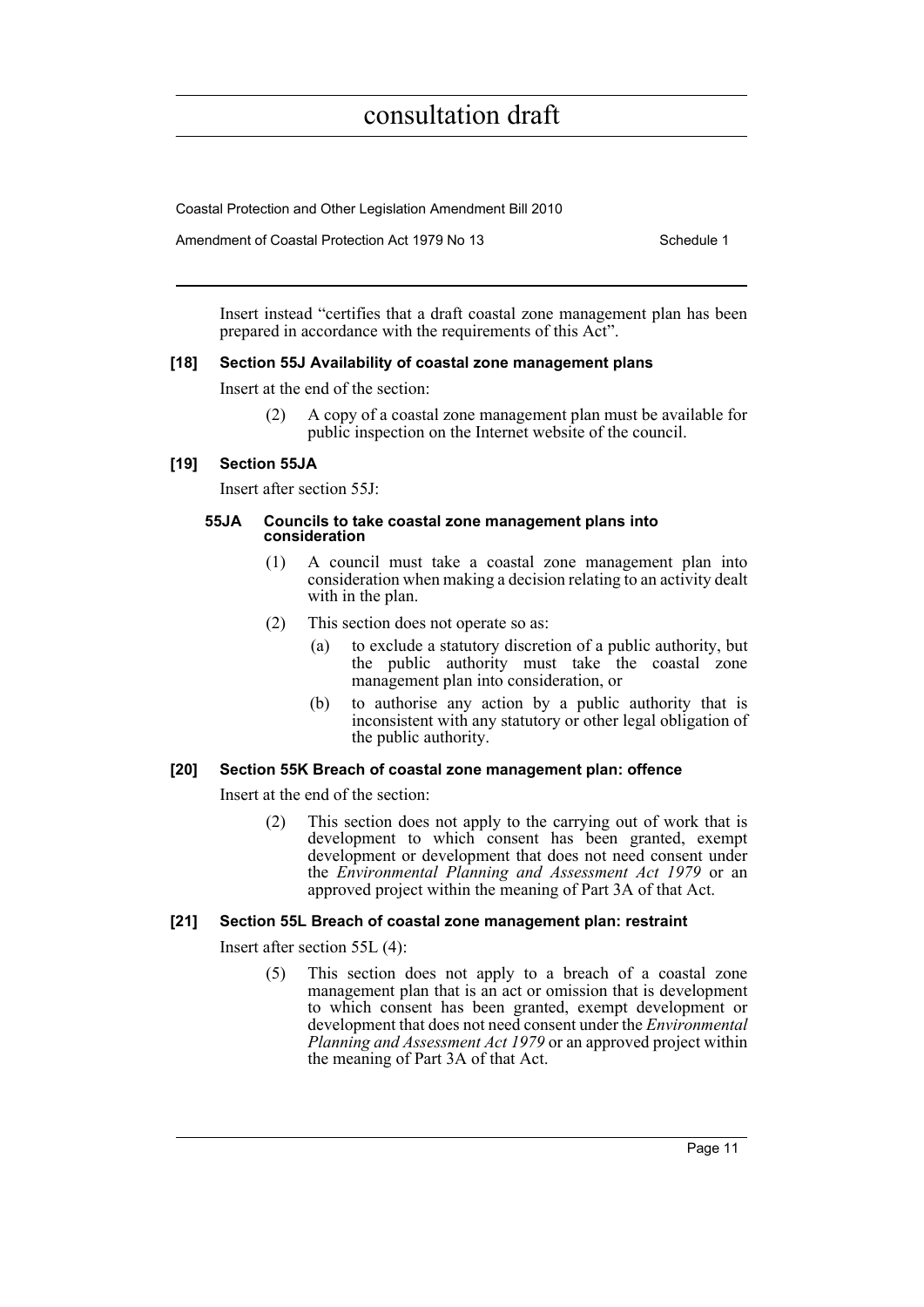Coastal Protection and Other Legislation Amendment Bill 2010

Schedule 1 Amendment of Coastal Protection Act 1979 No 13

#### **[22] Section 55M Breach of coastal zone management plan: order**

Omit the section.

#### **[23] Parts 4C and 4D**

Insert after Part 4B:

### **Part 4C Temporary coastal protection works**

**Note.** This Part does not limit the operation of any other law in relation to the placement of works on a beach or sand dune.

For example, clause 129 of *State Environmental Planning Policy (Infrastructure) 2007* provides that development for the purpose of flood, storm or coastal erosion emergency works may be carried out by or on behalf of a public authority without development consent. Those emergency works may include the placement of rocks or other material on a beach or sand dune.

#### **55O Meaning of "temporary coastal protection works"**

- (1) In this Act, *temporary coastal protection works* means works comprising the placement of the following material, in compliance with the requirements of this section, on a beach, or a sand dune adjacent to a beach, to mitigate the effects of wave erosion on land:
	- (a) sand, or fabric bags filled with sand, (other than sand taken from a beach in a marine park within the meaning of the *Marine Parks Act 1997* or in an aquatic reserve under the *Fisheries Management Act 1994*),
	- (b) other objects or material prescribed by the regulations (other than rocks, concrete, construction waste or other debris).
- (2) The requirements for the placement of material as temporary coastal protection works are as follows:
	- (a) the material must be placed as an emergency action during a period of beach erosion (where the beach erosion occurs through storm activity or an extreme or irregular event) or when such beach erosion is imminent,
	- (b) the material must be placed by or on behalf of a landowner or occupier to protect a dwelling house or commercial building from damage due to the erosion (other than a house or building designed and constructed to accommodate the effects of such erosion),
	- (c) the material must be placed and maintained in accordance with any requirements adopted by the Minister and published in the Gazette for the purposes of this section, and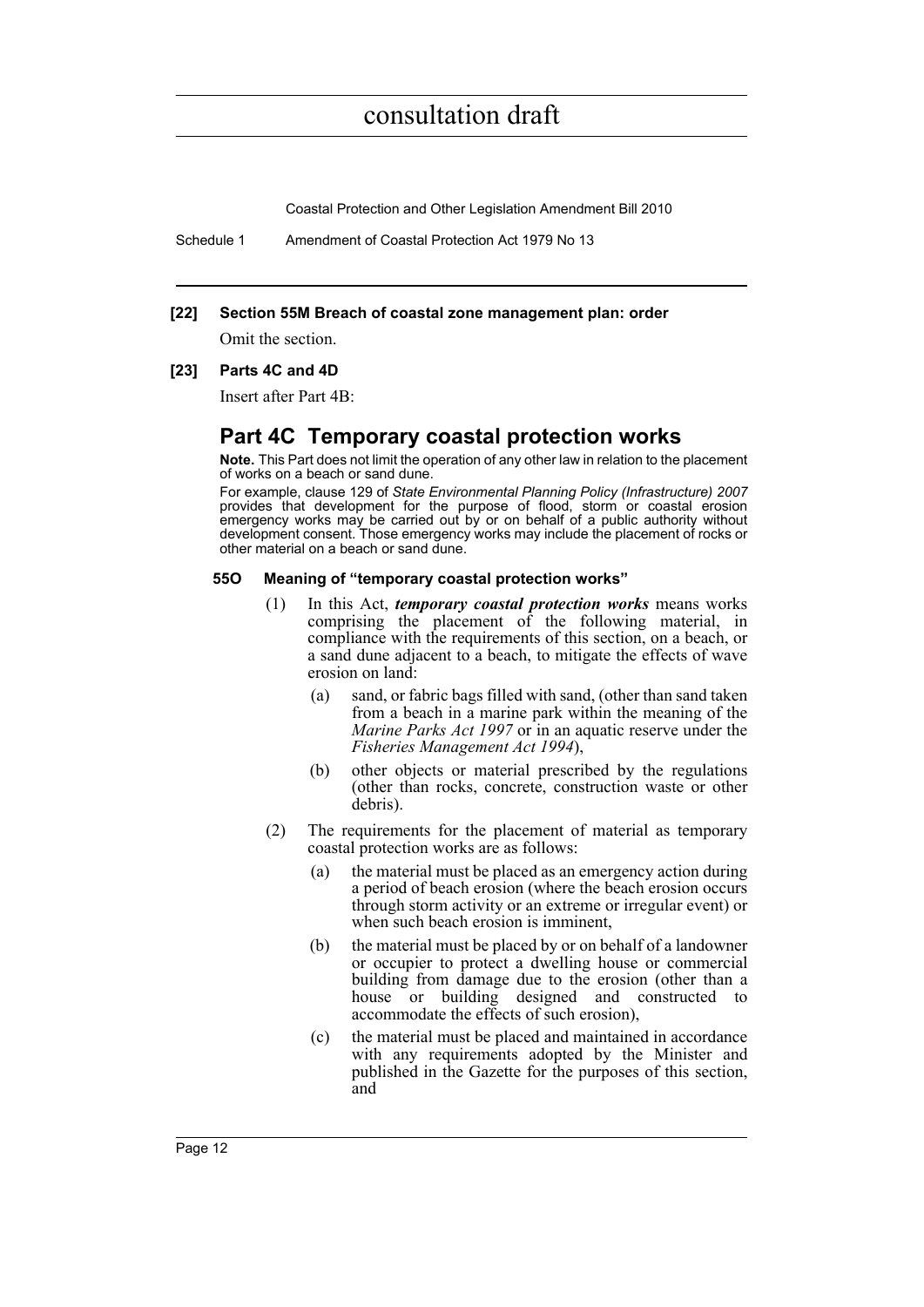Coastal Protection and Other Legislation Amendment Bill 2010

Amendment of Coastal Protection Act 1979 No 13 Schedule 1

- (d) the material must be placed and maintained in accordance with any requirements specified in the regulations for the purposes of this section.
- (3) The maximum period allowed for temporary coastal protection works is 12 months or such shorter period as may be prescribed by the regulations. Works cease to be temporary coastal protection works for the purposes of this Act if the works remain in place for longer than the maximum period allowed for temporary coastal protection works.

#### **55P Placing and maintaining temporary coastal protection works not restricted by certain legislation**

- (1) Placing and maintaining temporary coastal protection works is taken to be exempt development for the purposes of the *Environmental Planning and Assessment Act 1979*.
- (2) Division 3 of Part 7 of the *Fisheries Management Act 1994* does not apply to dredging or reclamation work that is carried out for the purpose of temporary coastal protection works.
- (3) The placement or maintenance of temporary coastal protection works does not, despite any regulation under the *Marine Parks Act 1997*, require the consent of the relevant Ministers within the meaning of that Act.
- (4) Section 138 (Works and structures) of the *Roads Act 1993* does not apply in relation to temporary coastal protection works placed by a person on a public road, but only if:
	- (a) there are no road works on the public road, and
	- (b) the public road is not used by vehicular traffic, and
	- (c) the person took all practical measures to avoid placing those temporary coastal protection works on the public road.
- (5) Section 147 (Crown roads may not be sold etc) of the *Roads Act 1993* does not apply in relation to a licence granted under the Crown Lands Acts (within the meaning of that Act) to enable land that is a Crown road (within the meaning of that Act) to be used or occupied for the purpose of placing and maintaining temporary coastal protection works.

#### **55Q Use and occupation of public land for temporary coastal protection works**

(1) A person may use or occupy, or both, public land for the purpose of placing and maintaining temporary coastal protection works for a period of up to 30 days without obtaining a lease, licence or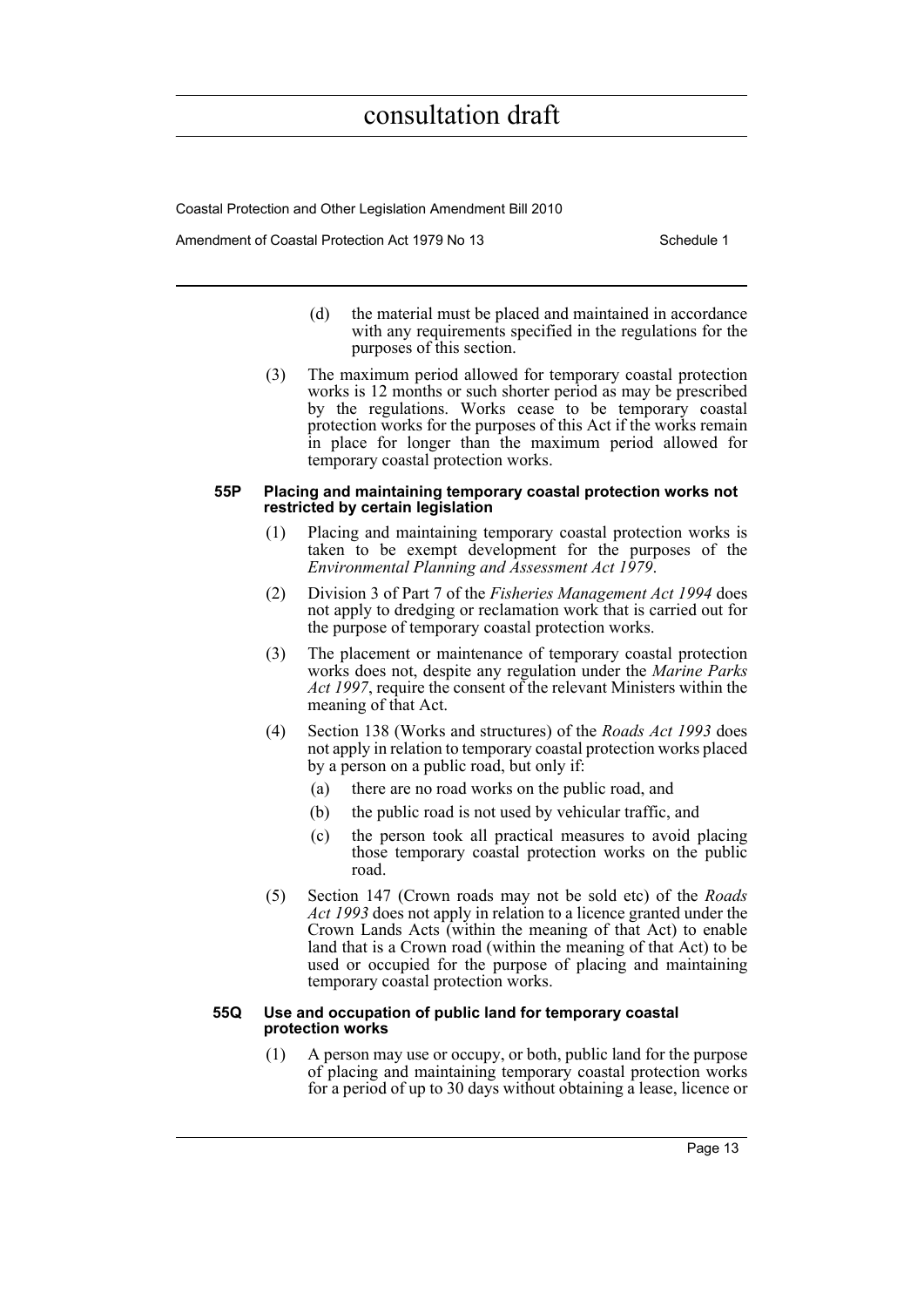Coastal Protection and Other Legislation Amendment Bill 2010

Schedule 1 Amendment of Coastal Protection Act 1979 No 13

permit in respect of, or an easement or right-of-way in relation to, the land, but only if the person took all practical measures:

- (a) to avoid placing those works on the public land, and
- (b) if the works were placed partly on private land and partly on public land, to minimise the portion of the works that were placed on public land.
- (2) A person who places (or causes to be placed) temporary coastal protection works in reliance on subsection (1) on public land must notify in writing the following, in the manner specified in the regulations (if any), of that fact within 7 days of that placement.
	- (a) in relation to public land that is Crown land within the meaning of the *Crown Lands Act 1989* or land within a reserve as defined in Part 5 of that Act—the Minister administering that Act,
	- (b) in relation to other public land—the public authority that is the owner of, or has the care, control or management of, the land.

Maximum penalty (subsection (2)): 5 penalty units.

- (3) If public land has been used or occupied for the purpose of placing and maintaining temporary coastal protection works in reliance on subsection  $(1)$  and that use or occupation has continued for more than  $30$  days, a Coastal Authority that is a designated authority for the public land may recover as a debt from the person who placed the works (or caused the works to be placed) any costs or expenses it has incurred in determining:
	- (a) whether the land is public land (for example, costs or expenses incurred in surveying the land), or
	- (b) whether the works pose a public safety risk or are likely to exacerbate erosion to other land (for example, engineering assessment fees).
- (4) A person who has placed temporary coastal protection works (or caused such works to be placed) on public land must, before the expiry of the maximum period allowed for temporary coastal protection works, remove the works and restore the land in accordance with:
	- (a) any requirements adopted by the Minister and published in the Gazette for the purposes of this subsection, and
	- (b) any requirements specified in the regulations for the purposes of this subsection.

Maximum penalty (subsection (4)):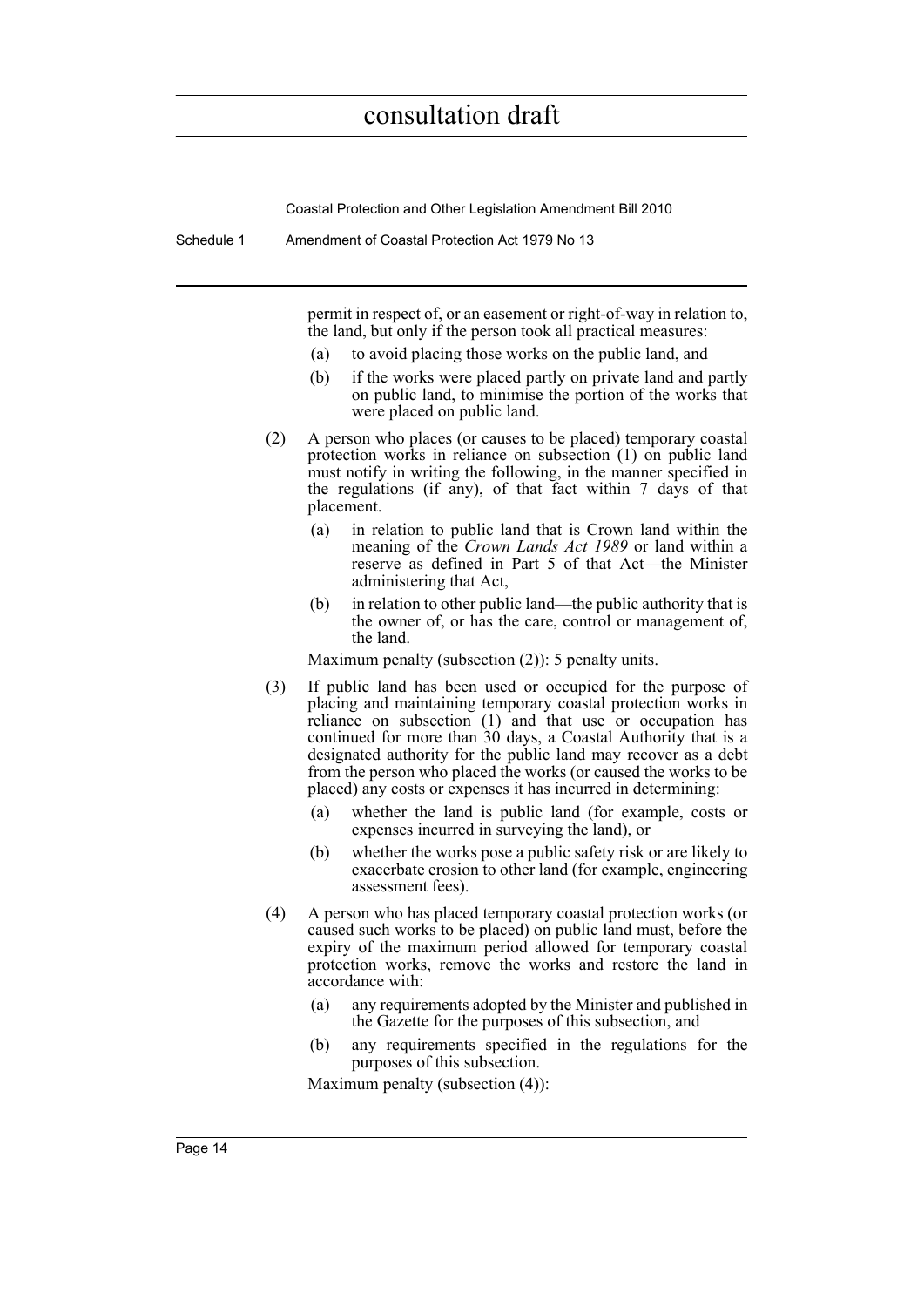Coastal Protection and Other Legislation Amendment Bill 2010

Amendment of Coastal Protection Act 1979 No 13 Schedule 1

- (a) in the case of a corporation—1,000 penalty units and 100 penalty units for each day the offence continues, or
- (b) in any other case—500 penalty units and 50 penalty units for each day the offence continues.
- (5) A person may not be found guilty both of an offence under subsection (4) and an offence for a failure to comply with an order under Part 4D in relation to the same failure to remove works or restore land.
- (6) If a person does not comply with subsection (4) (whether that person has been convicted of an offence in respect of the subsection or not), the Coastal Authority concerned may remove the works and restore the land. Any costs reasonably incurred by the Coastal Authority under this subsection may be recovered in a court of competent jurisdiction from the person as a debt due to the Coastal Authority.
- (7) This section does not apply to material deposited on a beach, or a structure erected, in the course of development to which consent has been granted or that is exempt development, development that does not need consent under the *Environmental Planning and Assessment Act 1979* or is an approved project within the meaning of Part 3A of that Act.

### **Part 4D Powers with respect to material and structures on beaches**

#### **55R Order to remove certain materials and structures on beaches**

- (1) A Coastal Authority may, in respect of a beach on land for which it is a designated authority, order a person to remove material deposited by or on behalf of the person on the beach that, in the opinion of the Coastal Authority:
	- (a) causes or is likely to cause increased beach erosion, or
	- (b) limits or is likely to limit public access to a beach or headland, or
	- (c) poses or is likely to pose a threat to public safety.
- (2) A Coastal Authority may order a person who is the owner or occupier of land that is on or has a frontage to a beach for which it is a designated authority:
	- (a) to refrain from erecting a structure on the beach or on or near the boundary of the land and the beach, or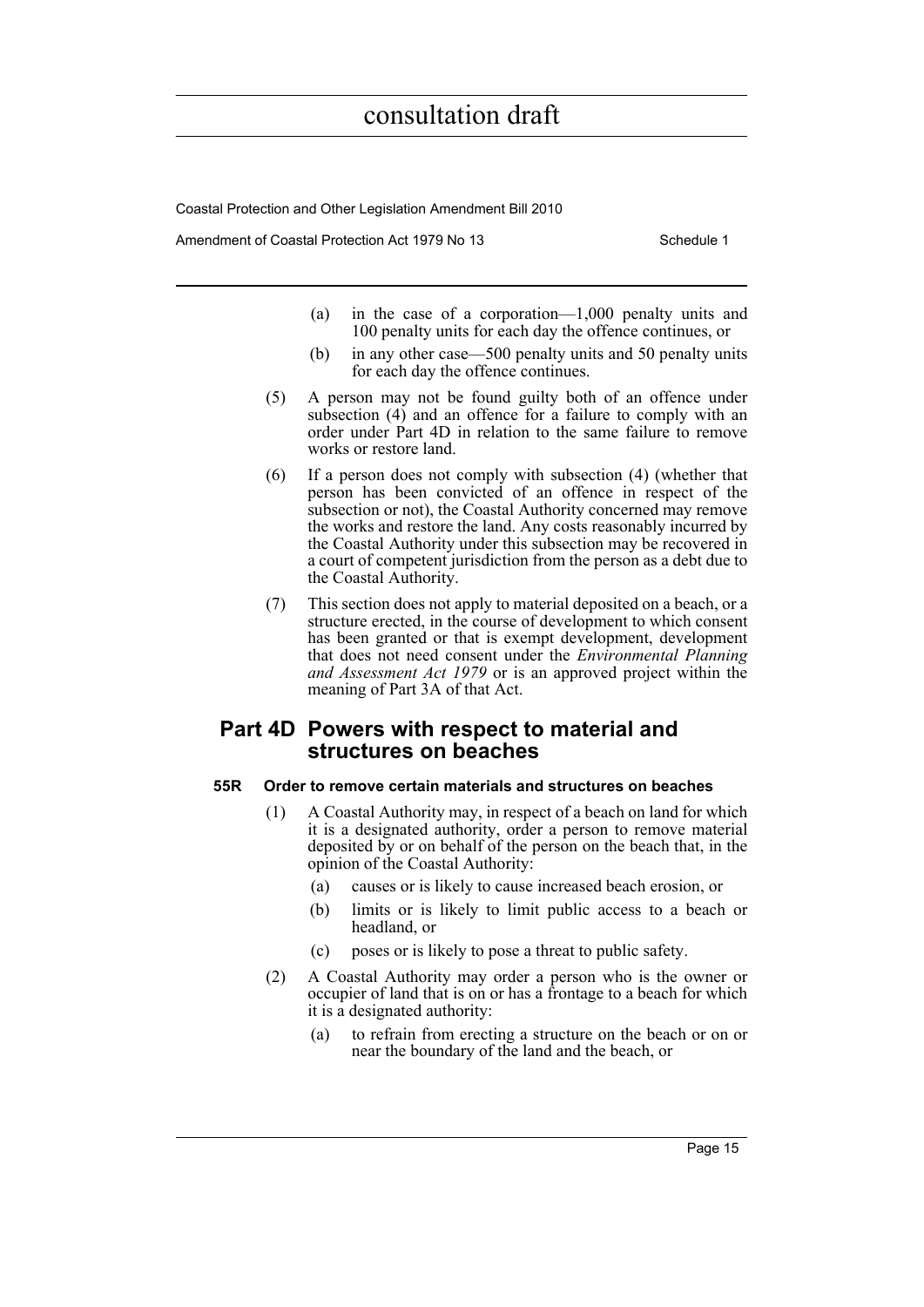Coastal Protection and Other Legislation Amendment Bill 2010

Schedule 1 Amendment of Coastal Protection Act 1979 No 13

(b) to remove a structure erected on the beach or on or near the boundary of the land and the beach (not being a structure lawfully erected before the commencement of this section),

if the structure, in the opinion of the Coastal Authority:

- (c) causes or is likely to cause increased beach erosion, or
- (d) limits or is likely to limit public access to a beach or headland, or
- (e) poses or is likely to pose a threat to public safety.
- (3) A person who carries out work in compliance with a requirement of an order given under this section by a Coastal Authority is not subject to Part 5 of the *Environmental Planning and Assessment Act 1979* in carrying out the work.
- (4) Before giving an order under this section that relates to Crown land within the meaning of the *Crown Lands Act 1989* or land within a reserve as defined in Part 5 of that Act, a Coastal Authority must consult the Minister administering that Act.
- (5) This section does not apply to material deposited on a beach, or a structure erected, in the course of development to which consent has been granted or that is exempt development, development that does not need consent under the *Environmental Planning and Assessment Act 1979* or is an approved project within the meaning of Part 3A of that Act.
- (6) This section does not apply in relation to temporary coastal protection works.
- (7) A council may not give an order under this section to a Minister or another public authority.

#### **55S Stop work orders**

- (1) A Coastal Authority that is a designated authority for land may order a person not to carry out an activity on a beach on the land that the person is carrying out, or is about to carry out, if the Coastal Authority is of the opinion that the activity:
	- (a) causes or is likely to cause increased beach erosion, or
	- (b) limits or is likely to limit public access to a beach or headland, or
	- (c) poses or is likely to pose a threat to public safety.
- (2) This section does not apply to an activity carried out in the course of development to which consent has been granted, exempt development or development that does not need consent under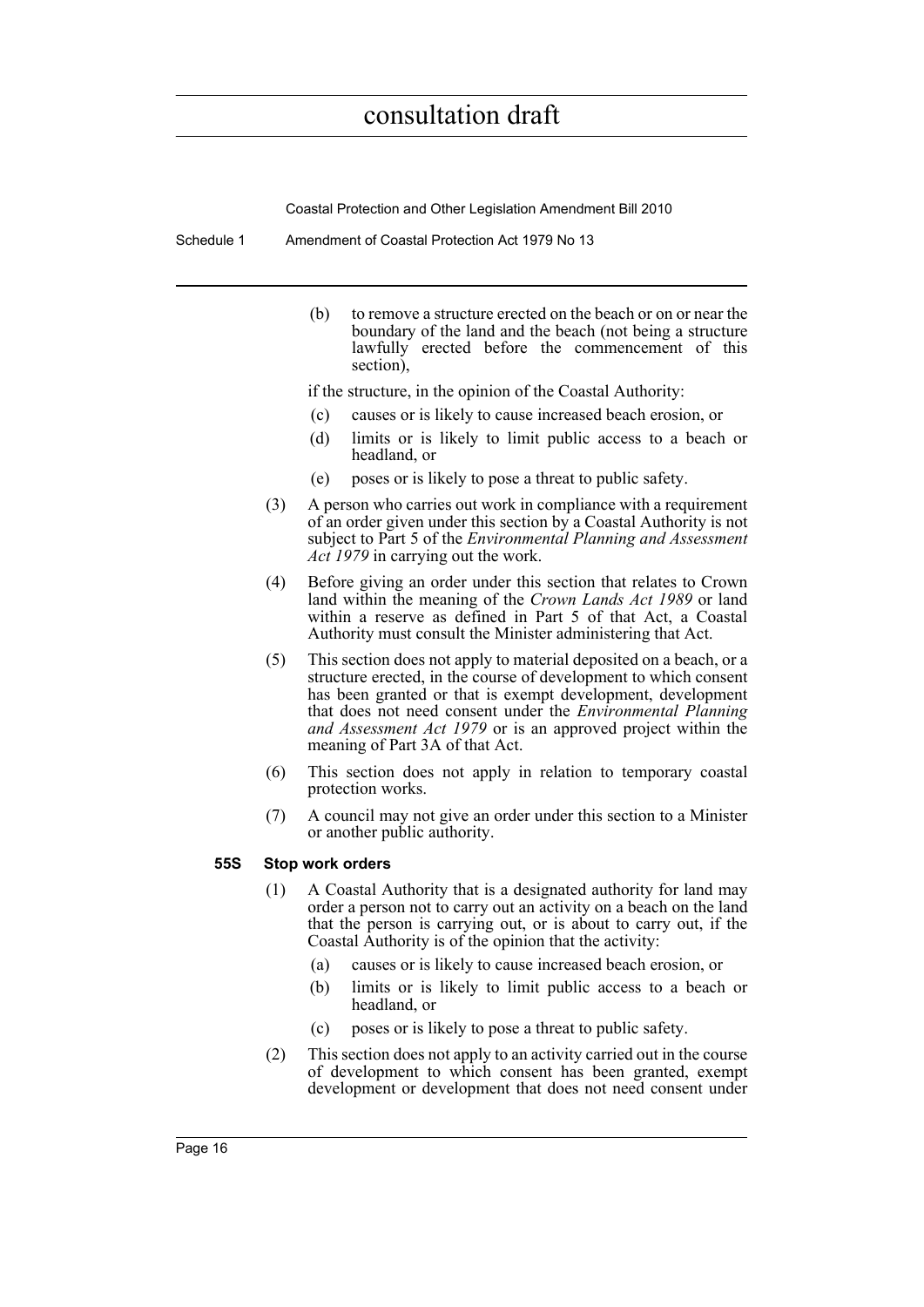Coastal Protection and Other Legislation Amendment Bill 2010

Amendment of Coastal Protection Act 1979 No 13 Schedule 1

the *Environmental Planning and Assessment Act 1979* or an approved project within the meaning of Part 3A of that Act.

- (3) This section does not apply if the activity comprising the placement or maintenance of temporary coastal protection works.
- (4) A council may not give an order under this section to a Minister or another public authority.

#### **55T Removal, restoration and other orders relating to temporary coastal protection works**

- (1) A Coastal Authority that is a designated authority for land on which a person has placed (or cause to be placed) temporary coastal protection works may order the person to remove, alter or repair the works and restore the land if the Coastal Authority is of the opinion that the works:
	- (a) are causing increased beach erosion, or
	- (b) pose a threat to public safety.
- (2) A Coastal Authority that is a designated authority for public land on which a person has placed (or cause to be placed) temporary coastal protection works may order the person to move, alter or remove the works and restore the land if the Coastal Authority is of the opinion that:
	- (a) the works have ceased to be temporary coastal protection works (for example, the works have been in place for longer than the maximum period allowed for temporary coastal protection works), or
	- (b) the person did not take all practical measures to avoid placing those works on the public land, or
	- (c) if the works were placed partly on private land and partly on public land, the person did not take all practical measures to minimise the portion of the works that were placed on public land.
- (3) An order under this section that requires a person to restore land may require the person to restore the land concerned in accordance with:
	- (a) any requirements adopted by the Minister and published in the Gazette for the purposes of this subsection, and
	- (b) any requirements specified in the regulations for the purposes of this subsection.

A failure to comply with this subsection is taken to be a failure to comply with the order concerned.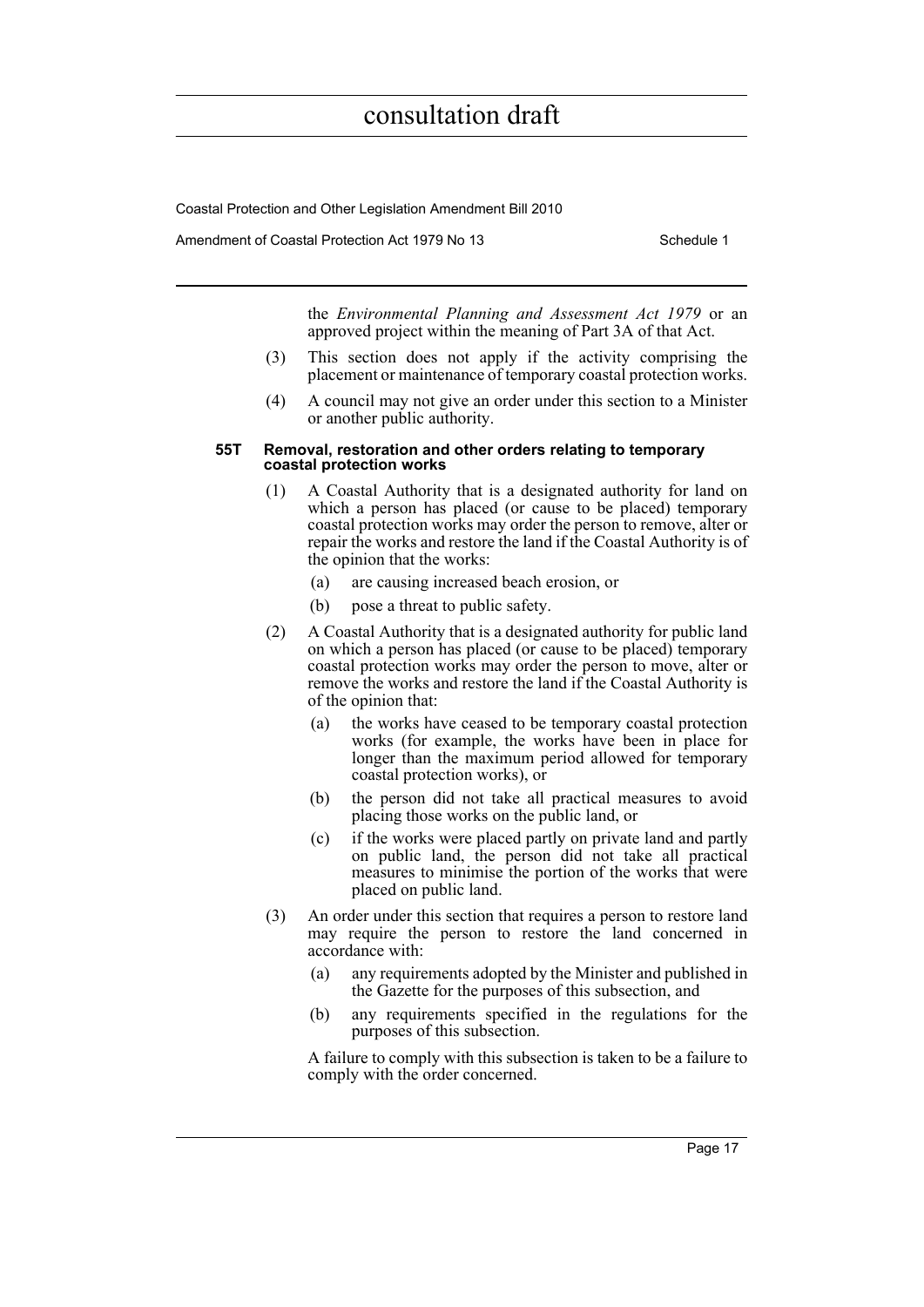Coastal Protection and Other Legislation Amendment Bill 2010

- Schedule 1 Amendment of Coastal Protection Act 1979 No 13
	- (4) Before giving an order under this section that relates to Crown land within the meaning of the *Crown Lands Act 1989* or land within a reserve as defined in Part 5 of that Act, a Coastal Authority must consult the Minister administering that Act.
	- (5) A council may not give an order under this section to a Minister or another public authority.

#### **55U General provisions relating to orders**

- (1) An order under this Part may be given to a person by notice in writing or orally.
- (2) An order under this Part:
	- (a) takes effect immediately (or from a later date specified in the written notice or at the time the order is given orally), and
	- (b) is subject to such conditions as the Coastal Authority may specify in the written notice or at the time the order is given orally, and
	- (c) may require a person to cease doing, or causing or permitting to be done, the relevant activity for a specified time, and
	- (d) may require a person to do, or cause or permit to be done, the relevant activity within a specified time.
- (3) The Coastal Authority concerned may vary or revoke the order or the conditions of the order by further notice in writing or further oral order given to the person subject to the order.
- (4) An order given orally to a person ceases to have effect on the expiration of 72 hours from the time it was given unless confirmed by the Coastal Authority who gave the order by a notice in writing given to the person.
- (5) Subject to subsection (4), an order under this Part remains in force until whichever of the following happens first:
	- (a) the order is revoked by the Coastal Authority concerned,
	- (b) the activity to which the order relates ceases to be unlawful and evidence of the activity's lawfulness is provided to the Coastal Authority concerned,
	- (c) the period of 2 years from the day on which the order took effect ends.
- (6) A Coastal Authority is not required, before making an order under this Part, to notify any person who may be affected by the order.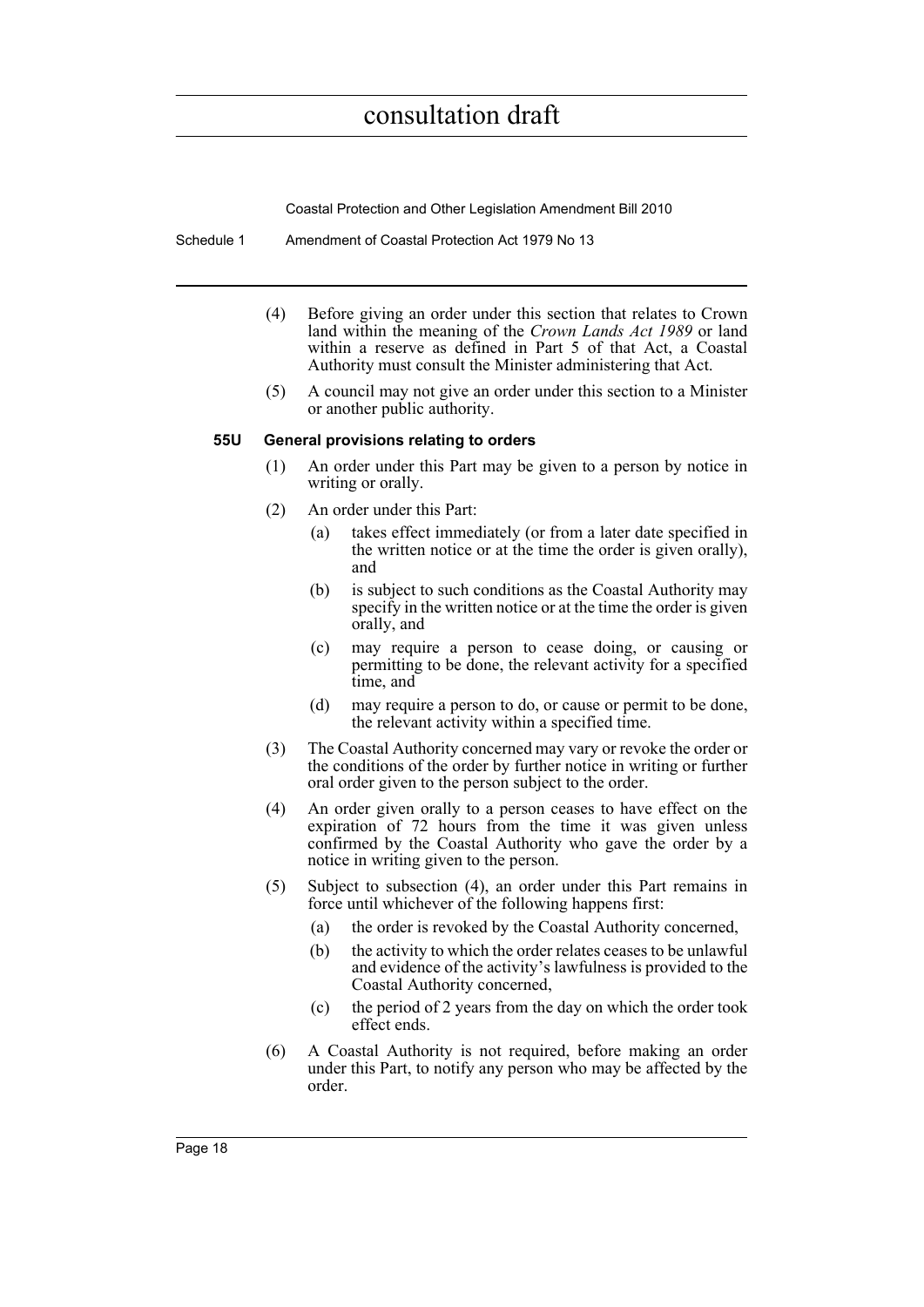Coastal Protection and Other Legislation Amendment Bill 2010

Amendment of Coastal Protection Act 1979 No 13 Schedule 1

#### **55V Failure to comply with order**

(1) A person who does not comply with an order in force under this Part is guilty of an offence.

Maximum penalty:

- (a) in the case of a corporation—2,000 penalty units and 200 penalty units for each day the offence continues, or
- (b) in any other case—1,000 penalty units and 100 penalty units for each day the offence continues.
- (2) If a person does not comply with the requirements of an order under this Part within the time specified (whether that person has been convicted of an offence in respect of the order or not), the Coastal Authority concerned may, where the order required the doing of any act or thing, do the act or thing. Any costs incurred by the Coastal Authority under this subsection may be recovered in a court of competent jurisdiction from the person who is the subject of the order as a debt due to the Coastal Authority.

#### **55W Appeals**

- (1) A person aggrieved by a decision of a Coastal Authority (other than a decision of the Minister or the Minister administering the *Crown Lands Act 1989*) to make an order under this Part may appeal against the decision to the Land and Environment Court within 30 days of the giving of the order.
- (2) The lodging of an appeal does not, except to the extent that the Land and Environment Court otherwise directs in relation to the appeal, operate to stay action on the decision appealed against.
- (3) A decision of the Minister or the Minister administering the *Crown Lands Act 1989* under this Part is final and is not subject to appeal or review.

#### **[24] Section 56A Restoration orders**

Insert "or following" after "during" in section 56A (2).

#### **[25] Section 58 Penalties**

Omit "100 penalty units" from section 58 (1).

Insert instead "2,000 penalty units (in the case of a corporation) and 1,000 penalty units (in any other case)".

#### **[26] Section 59 Proceedings for offences**

Insert "(other than an offence against section 55Q (4) or Part 4D)" after "this Act".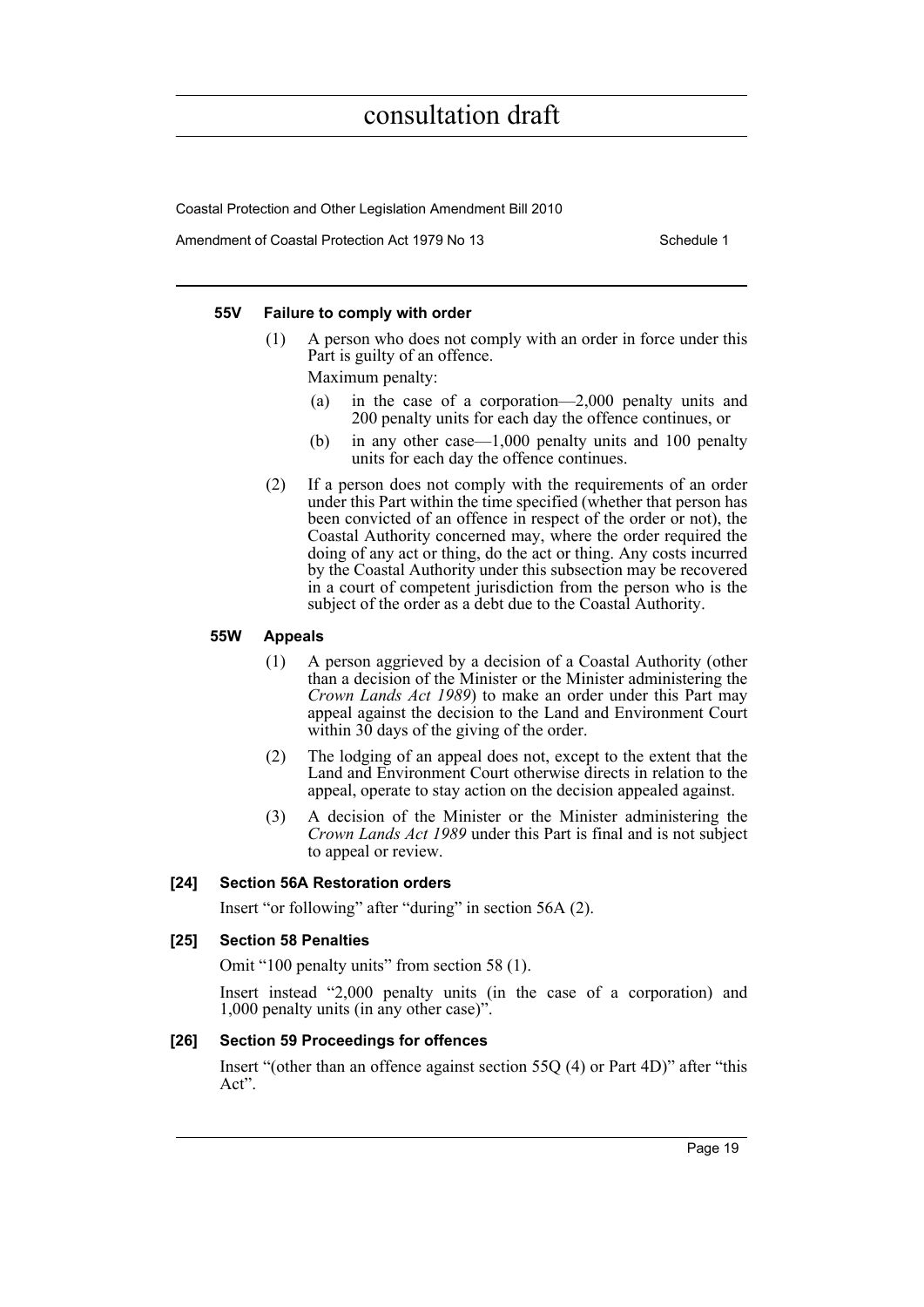Coastal Protection and Other Legislation Amendment Bill 2010

Schedule 1 Amendment of Coastal Protection Act 1979 No 13

#### **[27] Section 59 (2)**

Insert at the end of the section:

Proceedings for an offence against section 55Q (4) or Part 4D of this Act may be taken before the Land and Environment Court.

#### **[28] Section 59A**

Insert after section 59:

#### **59A Continuing offences**

- (1) A person who is guilty of an offence because the person contravenes a requirement made by or under this Act or the regulations (whether the requirement is imposed by an order or otherwise) to do or cease to do something (whether or not within a specified period or before a particular time):
	- (a) continues, until the requirement is complied with and despite the fact that any specified period has expired or time has passed, to be liable to comply with the requirement, and
	- (b) is guilty of a continuing offence for each day the contravention continues.
- (2) This section does not apply to an offence if the relevant provision of this Act or the regulations does not provide for a penalty for a continuing offence.
- (3) This section does not apply to the extent that a requirement of an order is revoked.

### **[29] Sections 63 and 64**

Insert after section 62:

#### **63 Delegation**

The Minister may delegate the exercise of any function of the Minister under this Act (other than a function of the Minister as a Coastal Authority or this power of delegation) to:

- (a) any member of staff of the Department of Environment, Climate Change and Water, or
- (b) any person, or any class of persons, authorised for the purposes of this section by the regulations.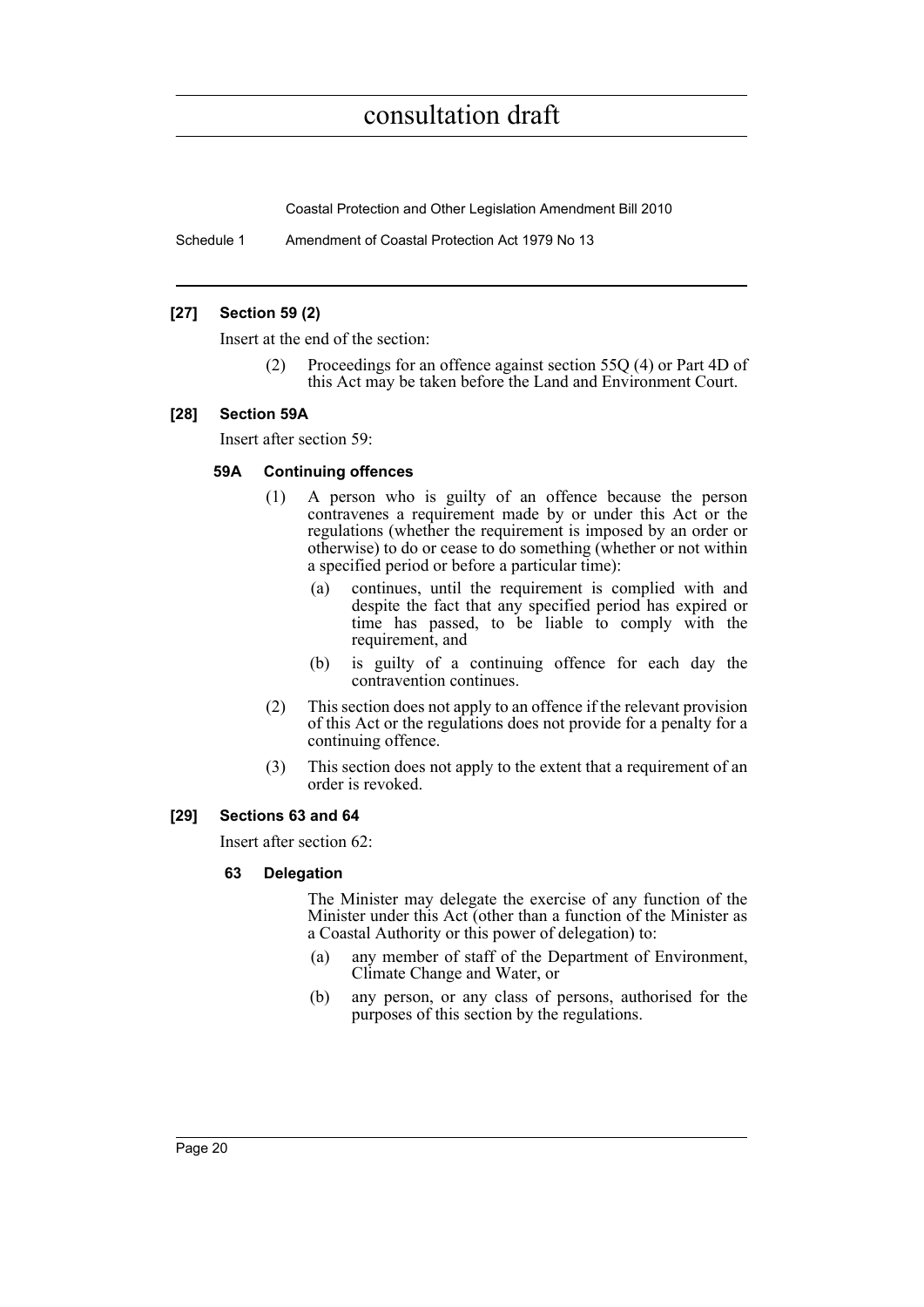Coastal Protection and Other Legislation Amendment Bill 2010

Amendment of Coastal Protection Act 1979 No 13 Schedule 1

#### **64 Review of Act**

- (1) The Minister is to review this Act to determine whether the policy objectives of the Act remain valid and whether the terms of the Act remain appropriate for securing those objectives.
- (2) The review is to be undertaken as soon as possible after the period of 5 years from the date of assent to the *Coastal Protection and Other Legislation Amendment Act 2010*.
- (3) A report on the outcome of the review is to be tabled in each House of Parliament within 12 months after the end of the period of 5 years.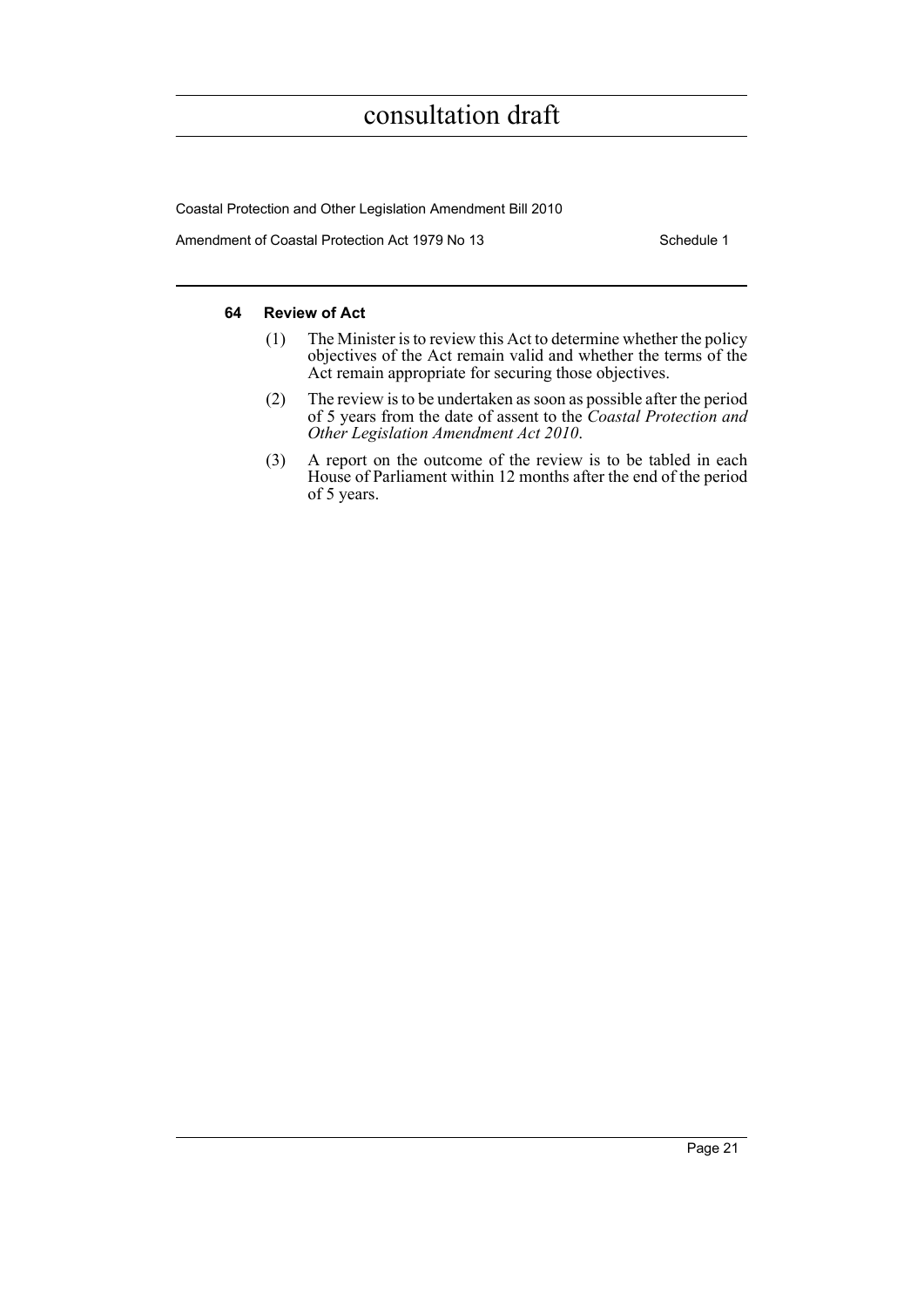Coastal Protection and Other Legislation Amendment Bill 2010

Schedule 2 Amendment of Local Government Act 1993 No 30

### <span id="page-31-0"></span>**Schedule 2 Amendment of Local Government Act 1993 No 30**

#### **[1] Section 124 What orders may be given, in what circumstances and to whom?**

Insert after item 12 of the Table to section 124:

13 To repair or make safe, or both, coastal protection works (including temporary coastal protection works)

The coastal protection works present a public safety risk

Owner or occupier of land (other than a Minister or a public authority)

#### **[2] Section 496B**

Insert after section 496A:

#### **496B Making and levying of annual charges for coastal protection services**

- (1) If a council provides coastal protection services that benefit any parcel of rateable land in the council's area, being services that relate to coastal protection works that were (or are being) constructed by owners or occupiers, or previous owners or occupiers, of the parcels of land, the council must, in accordance with this Act and the regulations, make and levy an annual charge for those services.
- (2) A council may, in accordance with this Act and the regulations, make and levy an annual charge for the provision by the council of coastal protection services for each parcel of rateable land that benefits from the services, being services that relate to coastal protection works that were (or are being) constructed jointly by:
	- (a) owners or occupiers, or previous owners or occupiers, of the parcels of land, and
	- (b) a public authority or a council.
- (3) An annual charge for the provision of coastal protection services must be calculated so as to not exceed the reasonable cost to the council of providing those services.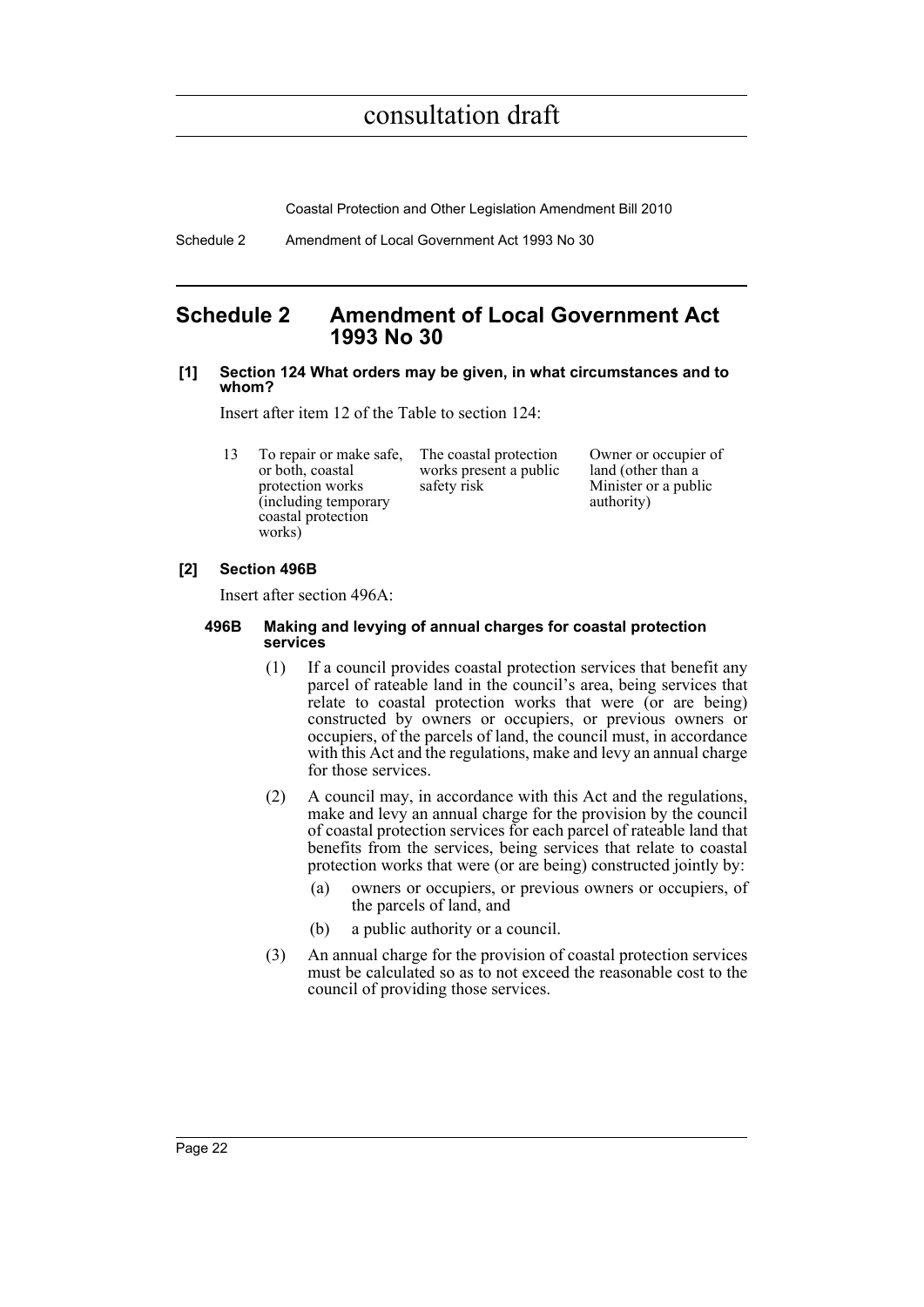Coastal Protection and Other Legislation Amendment Bill 2010

Amendment of Local Government Act 1993 No 30 Schedule 2

- (4) In determining the reasonable cost to the council of providing a coastal protection service, a council is to have regard to the average of the following amounts:
	- (a) the projected cost of providing the service in the year the charge is to be levied,
	- (b) the projected cost of providing the service in each of the 2 years following the year the charge is to be levied,
	- (c) the actual cost of providing the service in each of the 2 years preceding the year the charge is to be levied (if any).
- (5) If a person is aggrieved by the amount of the annual charge, the person may appeal to the Land and Environment Court and that Court may determine the amount.
- (6) For the avoidance of doubt, a parcel of land benefits from the provision of coastal protection services even if:
	- (a) the services relate to private coastal protection works (such as a seawall) wholly on the parcel or on a neighbouring parcel of private land, or
	- (b) the services are carried out on land that is outside the council's area.
- (7) Subsections (1) and (2) do not authorise or permit a council to make or levy an annual charge for the provision of coastal protection services for rateable land that is:
	- (a) owned by the Crown, and
	- (b) held under a lease for private purposes granted under the *Aboriginal Housing Act 1998* or the *Housing Act 2001*.

**Note.** Section 555 (1) (a) provides that land owned by the Crown is not rateable land unless it is held under a lease for a private purpose.

#### **[3] Section 505 Application of Part**

Insert after section 505 (a) (v):

(vi) annual charges for coastal protection services, and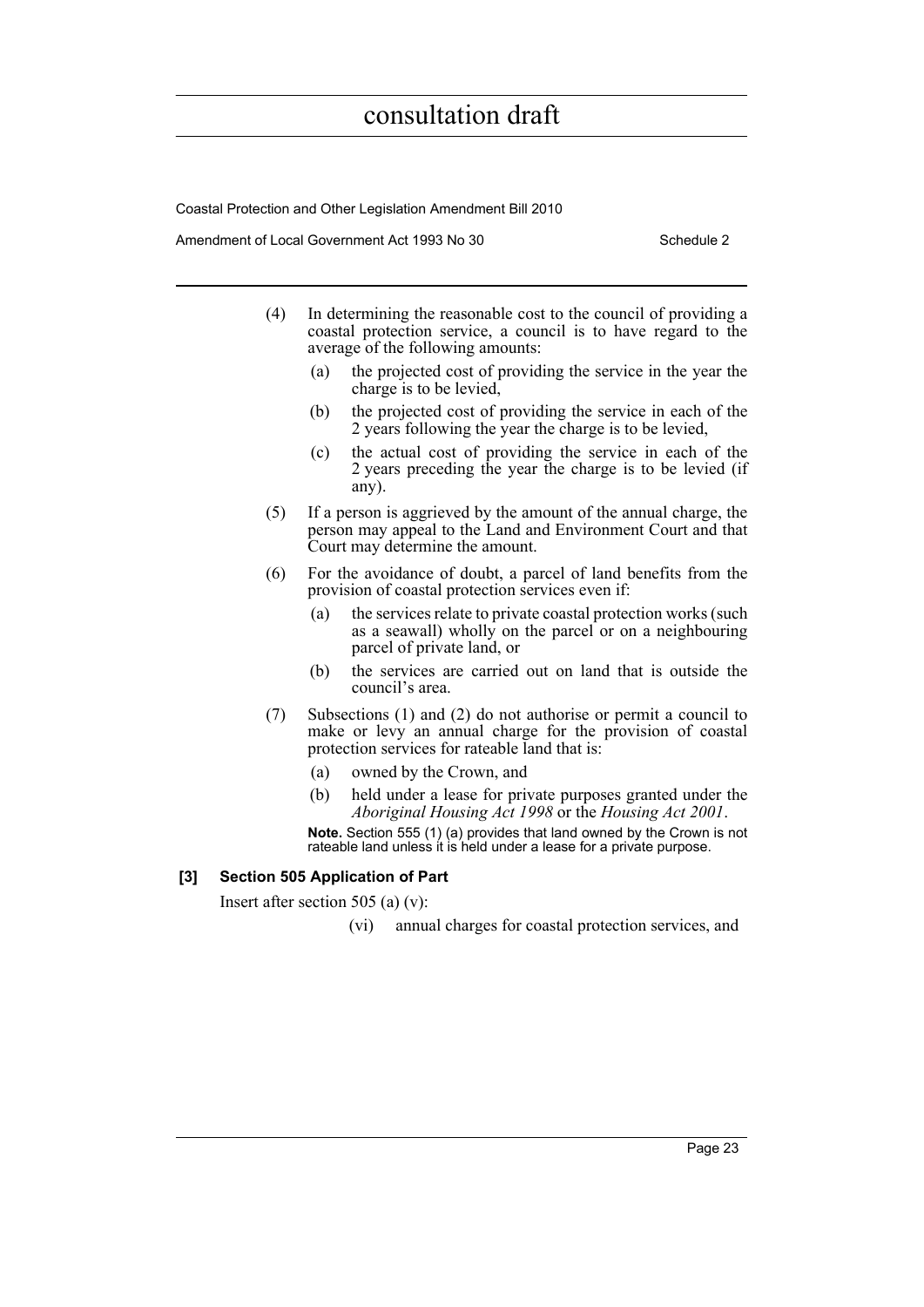Coastal Protection and Other Legislation Amendment Bill 2010

Schedule 2 Amendment of Local Government Act 1993 No 30

#### **[4] Chapter 15, Part 5, Division 3**

Insert after Division 2 of Part 5 of Chapter 15:

#### **Division 3 Coastal protection service charges**

#### **553B Restriction on levying coastal protection service charges**

- (1) A council must, on request, provide a person who would be liable to pay an annual charge for coastal protection services in relation to proposed coastal protection works with an estimate of the person's liability for that annual charge (if the council were to make such a charge) for each of the following 5 years.
- (2) A request for an estimate under subsection (1) must include any information required by the council in order to make the estimate, including but not limited to, information relating to proposed coastal protection works such as the location and type of works and their expected on-site and off-site impacts.
- (3) A council must provide the estimate within 30 days of the submission of the request (including the required information).
- (4) If a council has failed to comply with subsection (3) in relation to a person, the council, during the first 4 years after making such an annual charge, may only levy on the person's land the following percentage of the charge that the council would otherwise have levied on that land:
	- (a) during the first year— $0\%$ ,
	- (b) during the second year—25%,
	- (c) during the third year—50%,
	- (d) during the fourth year—75%.
- (5) Subject to subsection (4), an estimate provided by the council does not bind or limit the council in the making or levying of a charge for coastal protection services under this Act.

#### **[5] Section 733 Exemption from liability—flood liable land and land in coastal zone**

Insert after section 733 (3) (a):

(b) the preparation or making of a coastal zone management plan, or the giving of an order, under the *Coastal Protection Act 1979*, and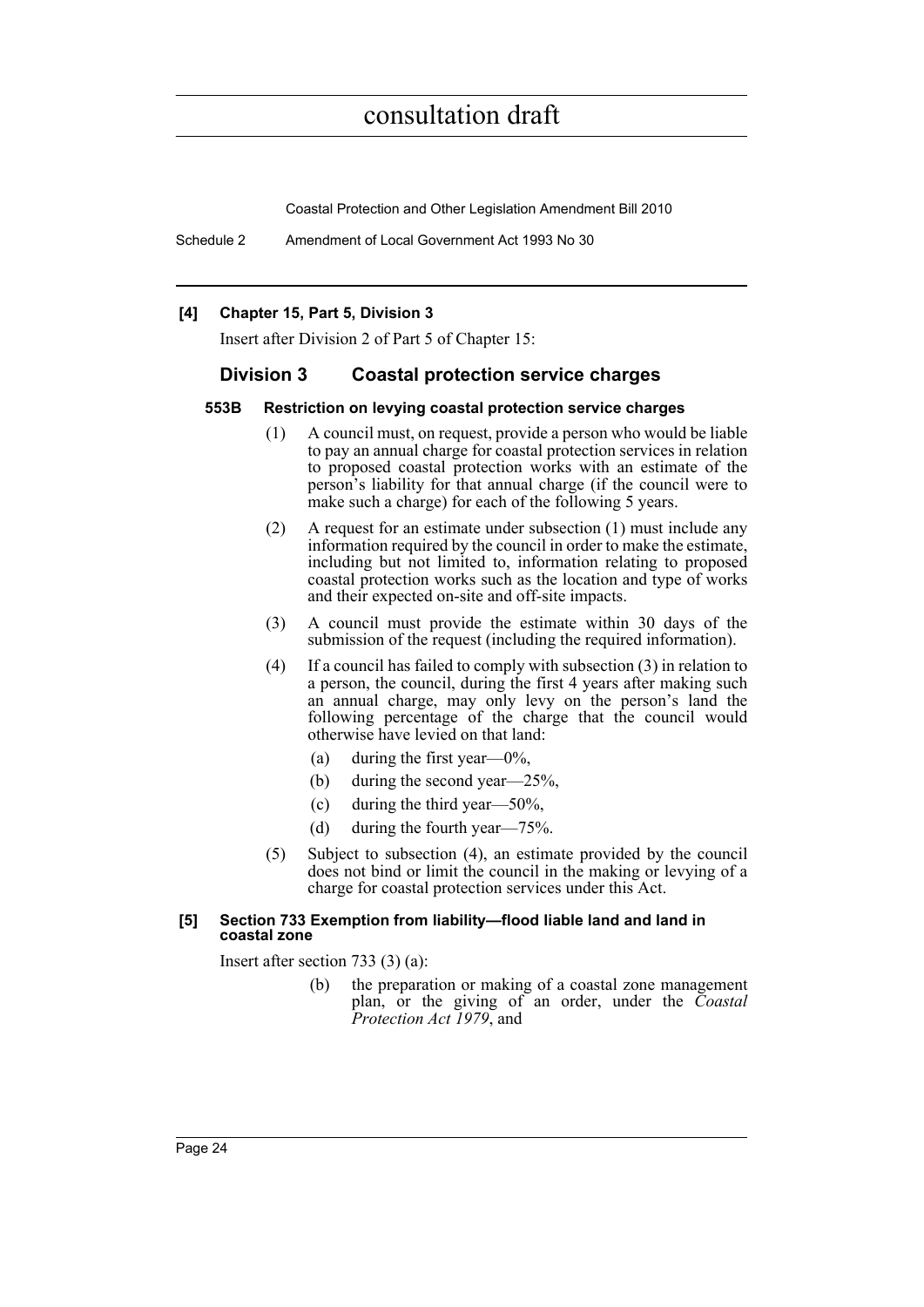Coastal Protection and Other Legislation Amendment Bill 2010

Amendment of Local Government Act 1993 No 30 Schedule 2

#### **[6] Section 733 (3) (f2)–(f5)**

Insert in appropriate order in section 733 (3):

- (f2) anything done or omitted to be done regarding beach erosion or shoreline recession on Crown land, land within a reserve as defined in Part 5 of the *Crown Lands Act 1989* or land owned or controlled by a council or a public authority, and
- (f3) the failure to upgrade flood mitigation works or coastal management works in response to projected or actual impacts of climate change, and
- (f4) the failure to undertake action to enforce the removal of illegal or unauthorised structures on Crown land, land within a reserve as defined in Part 5 of the *Crown Lands Act 1989* or land owned or controlled by a council or a public authority that results in beach erosion, and
- (f5) the provision of information relating to climate change or sea level rise, and

#### **[7] Section 733 (4)–(6)**

Insert "or guidelines" after "manual" wherever occurring.

#### **[8] Section 733 (8)**

Insert "and land that adjoins the tidal waters of the Hawkesbury River, Sydney Harbour and Botany Bay, and their tributaries" after "that Act".

#### **[9] Schedule 6 Regulations**

Insert after item 7:

**7A** Coastal protection services.

**Examples.** The minimum standards in carrying out such coastal protection services

#### **[10] Dictionary**

Insert in alphabetical order:

*coastline hazard* means the following:

- (a) beach erosion,
- (b) shoreline recession,
- (c) coastal lake entrance instability,
- (d) coastal inundation,
- (e) coastal cliff instability.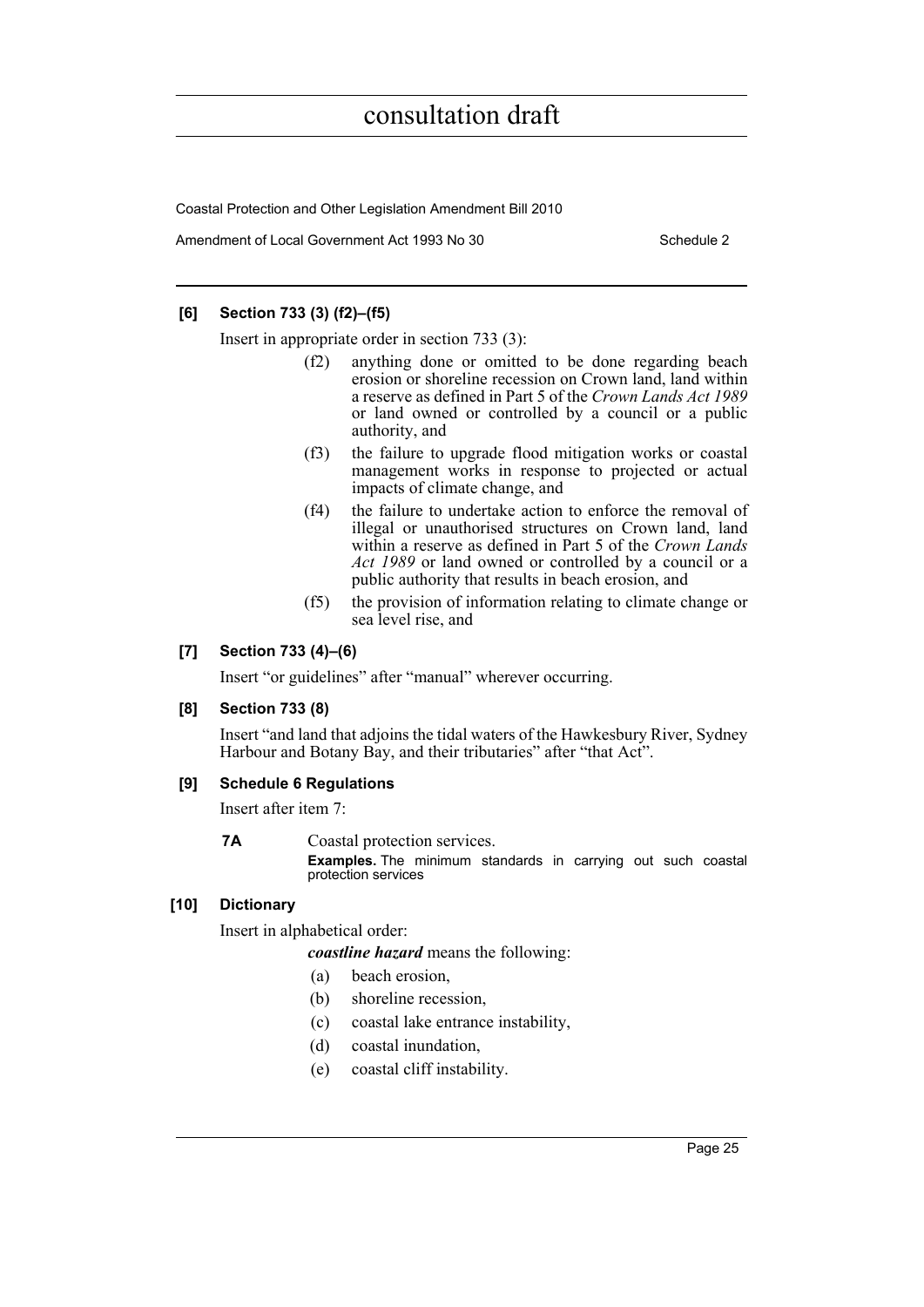Coastal Protection and Other Legislation Amendment Bill 2010

Schedule 2 Amendment of Local Government Act 1993 No 30

*coastal protection service* means a service:

- (a) to maintain coastal protection works, or
- (b) to manage the impacts of such works (such as changed or increased beach erosion elsewhere),

but does not include a service:

- (c) that relates to temporary coastal protection works, or
- (d) that relates to the maintenance of coastal protection works or the management of the impacts of such works where that maintenance or management (as appropriate) is a condition of an approval or consent under the *Environmental Planning and Assessment Act 1979* relating to the works.

*coastal protection works* means activities or works to reduce the impact of coastline hazards on land adjacent to tidal waters and includes seawalls, revetments, groynes and beach nourishment.

*flooded*, in relation to land, means inundated by waters derived from the runoff of rainfall on land.

*shoreline recession* means the progressive landward movement of the average long term position of the coastline.

*temporary coastal protection works* has the same meaning as it has in the *Coastal Protection Act 1979*.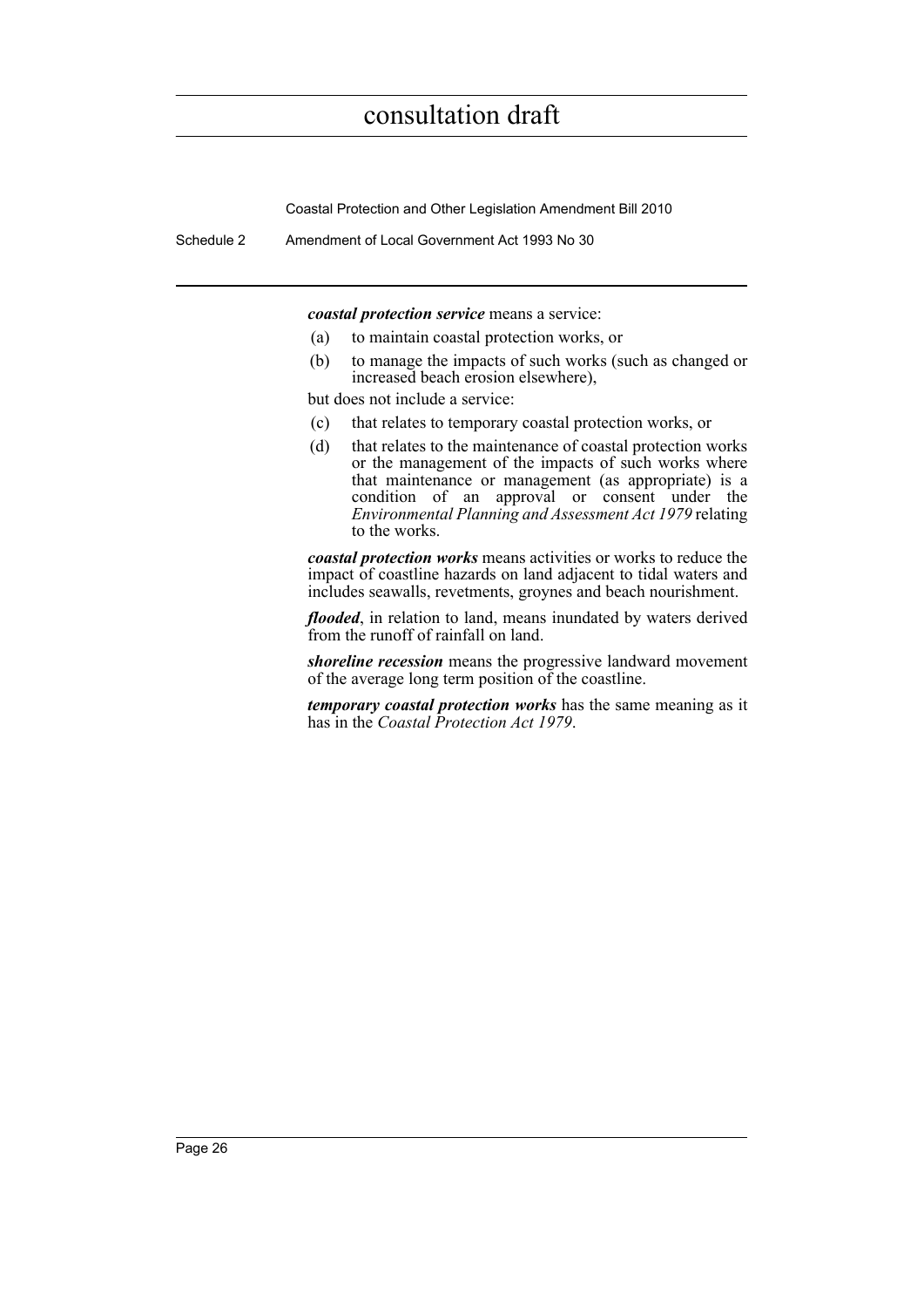Coastal Protection and Other Legislation Amendment Bill 2010

Amendment of other legislation Schedule 3

### <span id="page-36-0"></span>**Schedule 3 Amendment of other legislation**

### **3.1 Coastal Protection Regulation 2004**

#### **Clause 9**

Insert after clause 8:

**9 Double concurrence to same development by public authority not required**

If:

- (a) a public authority (the *developer authority*) is required to obtain the concurrence of the Minister to carry out any development in the coastal zone under clause 6, and
- (b) the developer authority is required under any law to obtain a grant of a right or consent from another public authority (the *approval authority*) to carry out that development, and
- (c) the approval authority is required to obtain the concurrence of the Minister to the grant of the right or consent under clause 7,

concurrence by the Minister to the carrying out of the development by the developer authority is taken to also be concurrence to the grant of the right or consent by the approval authority.

### **3.2 Conveyancing (Sale of Land) Regulation 2005**

#### **[1] Clause 3 Definitions**

Insert in alphabetical order in clause 3 (1):

*section 603 certificate* means a certificate issued under section 603 (3) of the *Local Government Act 1993*.

#### **[2] Schedule 1 Prescribed documents**

Insert after item 15 of the Schedule:

**16** If the contract relates to land that is subject to an annual charge for the provision of coastal protection services under the *Local Government Act 1993*, a section 603 certificate.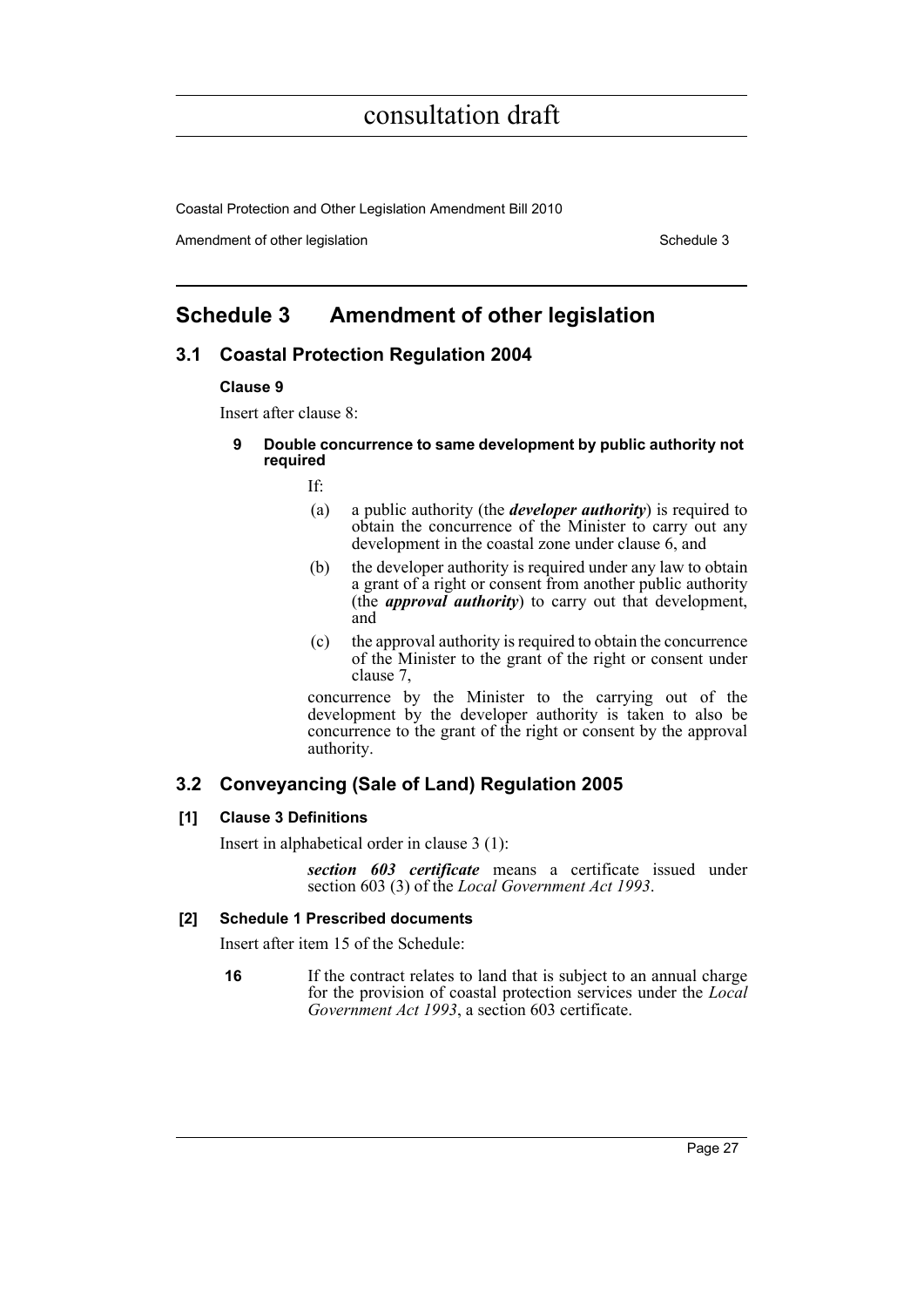Coastal Protection and Other Legislation Amendment Bill 2010

Schedule 3 Amendment of other legislation

### **3.3 Environmental Planning and Assessment Regulation 2000**

#### **Clause 228 What factors must be taken into account concerning the impact of an activity on the environment?**

Insert after clause 228 (2) (o):

(p) any impact on coastal processes and coastal hazards, including those under projected climate change conditions.

### **3.4 Local Government (General) Regulation 2005**

#### **[1] Clause 201 Annual statement of council's revenue policy**

Insert after clause 201 (3) (d):

(e) in relation to an annual charge for the provision by the council of coastal protection services (if any)—a map or list (or both) of the parcels of rateable land that are to be subject to the charge.

#### **[2] Clause 217 Additional information for inclusion in annual report**

Omit "management plan" wherever occurring in clause 217 (1) (e). Insert instead "operational plan".

#### **[3] Clause 217 (1) (e1)**

Insert after clause 217 (1) (e):

(e1) if the council has levied an annual charge for coastal protection services—a comparison of the actual coastal protection services made available by the council during the year (measured in accordance with the criteria set out in the relevant operational plan) with the projected coastal protection services that were proposed to be made available (outlined in the operational plan relating to the year concerned), together with a statement of the reasons for any difference between them,

#### **[4] Part 13 Miscellaneous**

Insert after Division 11 of Part 13:

### **Division 12 Standards of coastal protection services**

#### **413B Standards of coastal protection services**

(1) A coastal protection service carried out by a council to maintain coastal protection works must maintain the structural integrity of the works to a reasonable engineering standard.